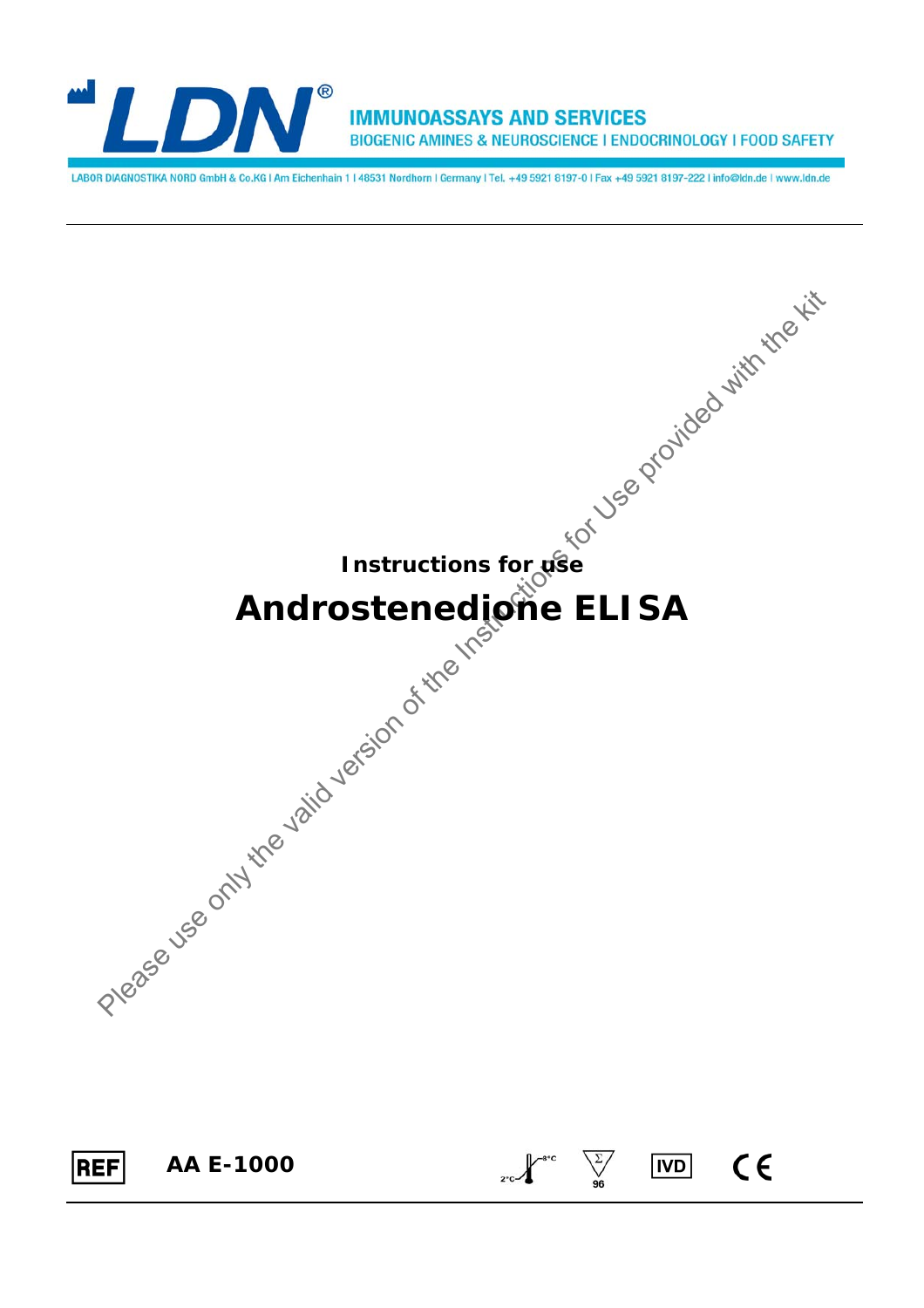## **1. INTENDED USE**

The **Androstenedione ELISA** is an enzyme immunoassay for the quantitative in vitro diagnostic measurement of Androstenedione in serum and EDTA plasma.

#### **1.1 Summary and Explanation**

The steroid hormone androstenedione is one of the main androgens, besides testosterone and dehydroepiandrosterone. Testosterone, the most important biological active androgen, is derived from peripheral enzymatic conversion of androstenedione.

In males, androgens are secreted primarily by the Leydig cells of the testes, to some degree also in the adrenal cortex. In females, the androgens are secreted mainly in the adrenal glands and in the ovary. Around 10% of the androgens are derived from peripheral conversion, mainly of DHEA. Androstenedione and testosterone show high diurnal variability. The highest levels are measured in the morning. At the age of puberty serum androstenedione levels rise, after menopause they decline again. High androstenedione levels are measured during pregnancy. metes, and operator is excelled primality by the Loydig cells of the tests, to some degree also<br>by the valid version as excepted minimiple in the cation of the valid version of<br>the valid version of the analogons are secre

In women, high levels of androstenedione (47 - 100 % above normal) are generally found in hirsutism, mostly in combination with other androgens as testosterone and DHEA-S. Androstenedione overproduction is due to ovarian dysfunction or may be of adrenal origin. High circulating androstenedione levels are found in women with polycystic ovaries and 21-hydroxylase effect. Significant lower androstenedione levels are found in postmenopausal osteoporosis.

## **2. PRINCIPLE OF THE TEST**

The Androstenedione ELISA Kit is a solid phase enzyme-linked immunosorbent assay (ELISA), based on the **principle of competitive binding**.

principle of competitive binding.<br>The microtiter wells are coated with a polyclonal (rabbit) antibody directed towards an antigenic site of the androstenedione molecule.

During the first incubation, the androstenedione in the added sample competes with the added enzyme conjugate, which is an androstenedione molecule conjugated to horseradish peroxidase, for binding to the coated antibody.

After a washing step, to remove all unbound substances, the solid phase is incubated with the substrate solution. The reaction is abruptly stopped by addition of stop solution and optical density (OD) of the resulting yellow product is measured. The intensity of colour is inversely proportional to the concentration of the analyte in the sample.

A standard curve is constructed by plotting OD values against concentrations of standards, and concentrations of unknown samples are determined using this standard curve.

## 3**. WARNINGS AND PRECAUTIONS**

- 1. This kit is for in vitro diagnostic use only. For professional use only.
- 2. All reagents of this test kit which contain human serum or plasma have been tested and confirmed negative for HIV I/IICHBsAg and HCV by FDA approved procedures. All reagents, however, should be treated as potential biohazards in use and for disposal.
- 3. Before starting the assay, read the instructions completely and carefully. Use the valid version of the package insert provided with the kit. Be sure that everything is understood.
- 4. The microplate contains snap-off strips. Unused wells must be stored at 2 °C to 8 °C in the sealed foil pouch and used in the frame provided.
- 5. Pipetting of samples and reagents must be done as quickly as possible and in the same sequence for each Step.
- 6. Use reservoirs only for single reagents. This especially applies to the substrate reservoirs. Using a reservoir for dispensing a substrate solution that had previously been used for the conjugate solution **These volume of disperising a substrate solution may not previously as reagent contamination may occur.**
- 7. Mix the contents of the microplate wells thoroughly to ensure good test results. Do not reuse microwells.
- 8. Do not let wells dry during assay; add reagents immediately after completing the rinsing steps.
- 9. Allow the reagents to reach room temperature (20 °C 26 °C) before starting the test. Temperature will affect the absorbance readings of the assay. However, values for the patient samples will not be affected.
- 10. Never pipet by mouth and avoid contact of reagents and specimens with skin and mucous membranes.
- 11. Do not smoke, eat, drink or apply cosmetics in areas where specimens or kit reagents are handled.
- 12. Wear disposable latex gloves when handling specimens and reagents. Microbial contamination of reagents or specimens may give false results.

English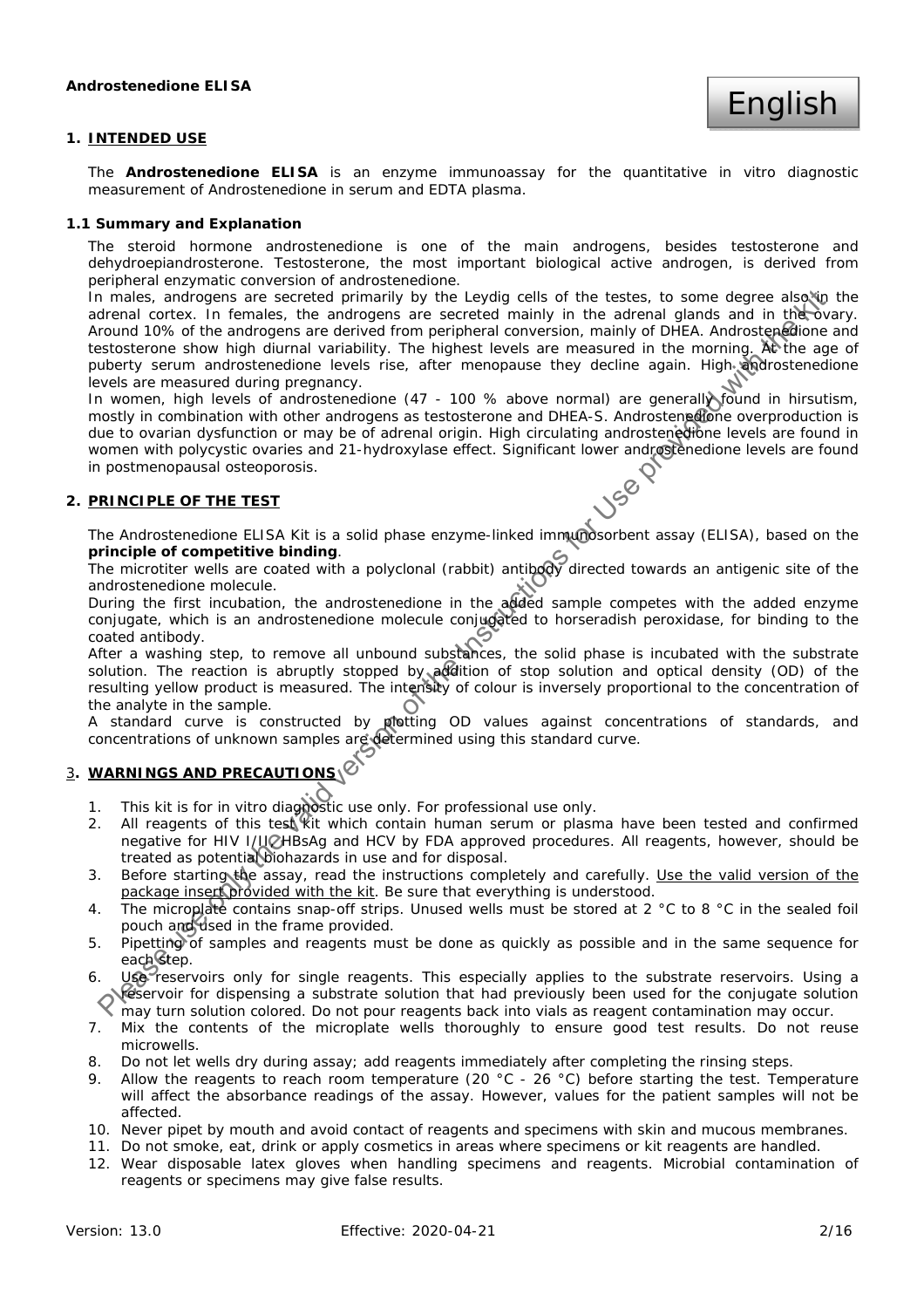- 13. Handling should be done in accordance with the procedures defined by an appropriate national biohazard safety guideline or regulation.
- 14. Do not use reagents beyond expiry date as shown on the kit labels.
- 15. All indicated volumes have to be performed according to the protocol. Optimal test results are only obtained when using calibrated pipettes and microtiterplate readers.
- 16. Do not mix or use components from kits with different lot numbers. It is advised not to exchange wells of different plates even of the same lot. The kits may have been shipped or stored under different conditions and the binding characteristics of the plates may result slightly different.
- 17. Avoid contact with Stop Solution containing 0.5 M H2SO4. It may cause skin irritation and burns.
- 18. Some reagents contain Proclin 300, BND and/or MIT as preservatives. In case of contact with eyes or skin, flush immediately with water.
- 19. TMB substrate has an irritant effect on skin and mucosa. In case of possible contact, wash eyes with an abundant volume of water and skin with soap and abundant water. Wash contaminated objects before reusing them. If inhaled, take the person to open air.
- 20. Chemicals and prepared or used reagents have to be treated as hazardous waste according to the national biohazard safety guideline or regulation.
- 21. For information on hazardous substances included in the kit please refer to Safety Data Sheets. Safety Data Sheets for this product are available upon request directly from the manufacturer.<br>
GENTS<br>
agents provided<br>
1931 The manufacturer.<br>
1931 The manufacturer.

## **4. REAGENTS**

#### **4.1 Reagents provided**

# AA E-1031 Microtiterwells

| Standards and Controls - ready to use |  |
|---------------------------------------|--|
|---------------------------------------|--|

|                            |                                               | reusing them. If inhaled, take the person to open air.<br>national biohazard safety guideline or regulation. | abundant volume of water and skin with soap and abundant water. Wash contaminated objects be<br>20. Chemicals and prepared or used reagents have to be treated as hazardous waste according to<br>21. For information on hazardous substances included in the kit please refer to Safety Data She<br>Safety Data Sheets for this product are available upon request directly from the manufacturer. |                |
|----------------------------|-----------------------------------------------|--------------------------------------------------------------------------------------------------------------|-----------------------------------------------------------------------------------------------------------------------------------------------------------------------------------------------------------------------------------------------------------------------------------------------------------------------------------------------------------------------------------------------------|----------------|
| <b>REAGENTS</b>            |                                               |                                                                                                              |                                                                                                                                                                                                                                                                                                                                                                                                     | provided       |
| 1 Reagents provided        |                                               |                                                                                                              |                                                                                                                                                                                                                                                                                                                                                                                                     |                |
| AA E-1031                  | 回 96                                          | <b>Microtiterwells</b>                                                                                       |                                                                                                                                                                                                                                                                                                                                                                                                     |                |
| Content:                   | (polyclonal).                                 |                                                                                                              | 12x8 (break apart) strips, 96 wells; Wells coated with anti-Arcdrostenedione antibody                                                                                                                                                                                                                                                                                                               |                |
|                            | Standards and Controls - ready to use         |                                                                                                              |                                                                                                                                                                                                                                                                                                                                                                                                     |                |
| Cat. no.                   | Component                                     | <b>Standard</b>                                                                                              | Concentration ng/ml                                                                                                                                                                                                                                                                                                                                                                                 | Volume / vial  |
| AA E-1001                  | <b>STANDARD</b> A                             | Standard A                                                                                                   | 0                                                                                                                                                                                                                                                                                                                                                                                                   | $1 \text{ ml}$ |
| AA E-1002                  | <b>STANDARD</b> B                             | Standard B                                                                                                   | 0.1                                                                                                                                                                                                                                                                                                                                                                                                 | $1 \,$ ml      |
| AA E-1003                  | <b>STANDARD</b> C                             | Standard C                                                                                                   | 0.3                                                                                                                                                                                                                                                                                                                                                                                                 | $1 \text{ ml}$ |
| AA E-1004                  | <b>STANDARD</b> D                             | Standard D                                                                                                   | 1.0                                                                                                                                                                                                                                                                                                                                                                                                 | $1 \text{ ml}$ |
| AA E-1005                  | <b>STANDARD</b> E                             | Standard E                                                                                                   | 3.0                                                                                                                                                                                                                                                                                                                                                                                                 | $1 \text{ ml}$ |
| AA E-1006                  | <b>STANDARD</b> F                             | Standard <sup>K</sup>                                                                                        | 10                                                                                                                                                                                                                                                                                                                                                                                                  | $1 \text{ ml}$ |
| AA E-1051                  | <b>CONTROL</b>                                | Control 1 (Jow)                                                                                              | For control values and                                                                                                                                                                                                                                                                                                                                                                              | $1 \text{ ml}$ |
| AA E-1052                  | <b>CONTROL</b> <sub>2</sub>                   | Control <sup>2</sup> (high)                                                                                  | ranges please refer to vial<br>label or QC-Report!                                                                                                                                                                                                                                                                                                                                                  | $1 \text{ ml}$ |
| Contents:<br>Conversion:   | ng/ml x $3.492$ mmol/l                        | Contain non-mercury preservative.<br>Institute Australia (NMIA-M955)                                         | Standards are calibrated against Reference Material of the National Measurement                                                                                                                                                                                                                                                                                                                     |                |
| AA E-1040                  | CONJUGATE $\mathcal{O}_1$                     | Enzyme Conjugate - ready to use                                                                              |                                                                                                                                                                                                                                                                                                                                                                                                     |                |
| Content:                   |                                               | Androstenedione conjugated to horseradish peroxidase;<br>Contains non-mercury preservative.                  |                                                                                                                                                                                                                                                                                                                                                                                                     |                |
| Volume:                    | 1 225 ml                                      |                                                                                                              |                                                                                                                                                                                                                                                                                                                                                                                                     |                |
| SA E-0055.                 | <b>SUBSTRATE</b>                              | Substrate Solution - ready to use                                                                            |                                                                                                                                                                                                                                                                                                                                                                                                     |                |
| Content: <b>Z</b>          | Tetramethylbenzidine (TMB).                   |                                                                                                              |                                                                                                                                                                                                                                                                                                                                                                                                     |                |
| Volume <sup>2</sup>        | $1 \times 25$ ml                              |                                                                                                              |                                                                                                                                                                                                                                                                                                                                                                                                     |                |
| <b>FRE-0080</b>            | <b>STOP-SOLN</b>                              | Stop Solution - ready to use                                                                                 |                                                                                                                                                                                                                                                                                                                                                                                                     |                |
| Content:                   | contains 0.5 M H <sub>2</sub> SO <sub>4</sub> |                                                                                                              | Avoid contact with the stop solution. It may cause skin irritations and burns.                                                                                                                                                                                                                                                                                                                      |                |
| Volume:                    | $1 \times 14$ ml                              |                                                                                                              |                                                                                                                                                                                                                                                                                                                                                                                                     |                |
| Hazards<br>identification: |                                               |                                                                                                              |                                                                                                                                                                                                                                                                                                                                                                                                     |                |
|                            |                                               | H290 May be corrosive to metals.                                                                             |                                                                                                                                                                                                                                                                                                                                                                                                     |                |

H314 Causes severe skin burns and eye damage.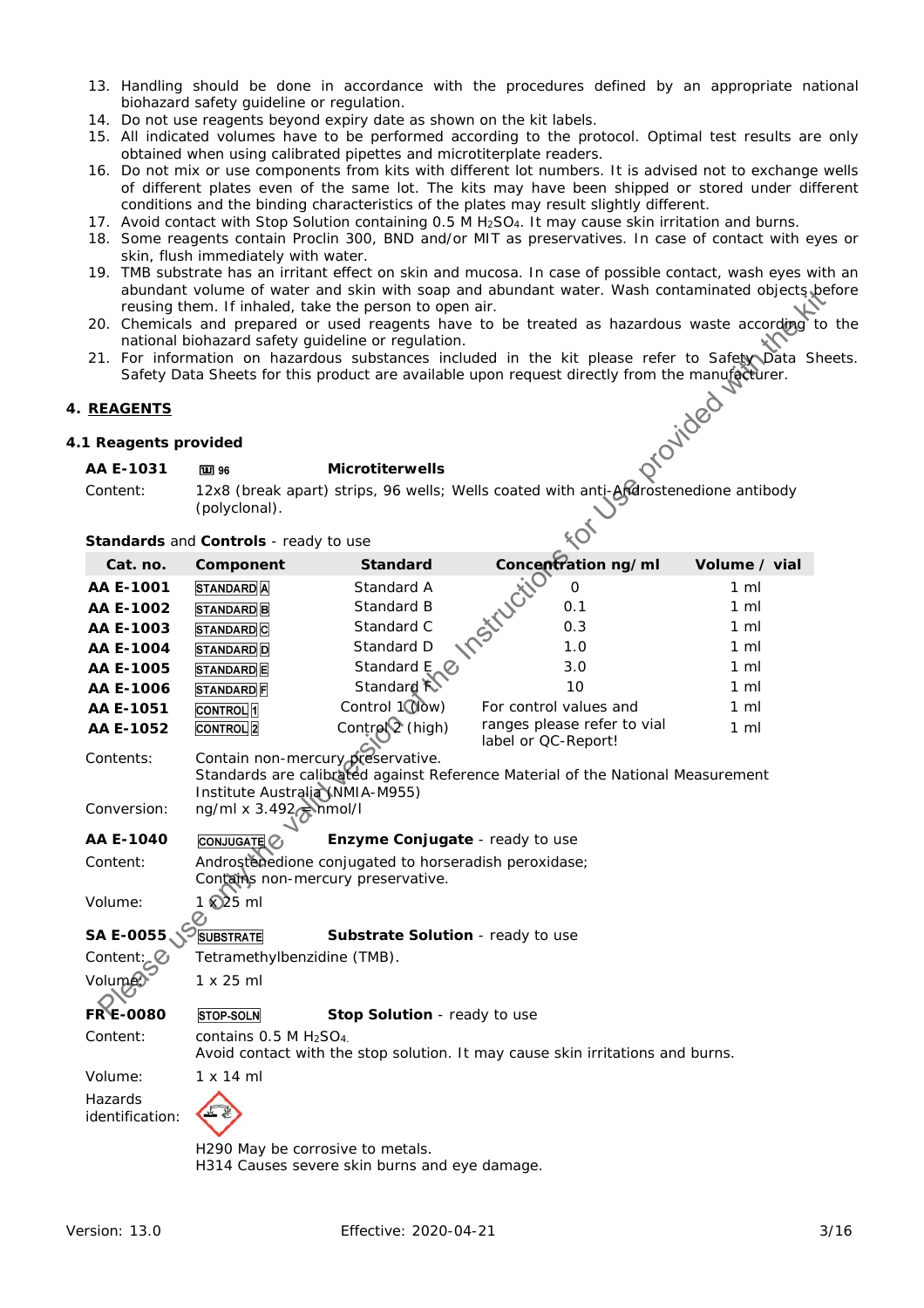FR E-0030 **WASH-CONC 40x** Wash Solution - 40X concentrated

Volume: 1 x 30 ml *see "Preparation of Reagents"* 

**Note**: Additional Standard A for sample dilution is available upon request.

## **4.2 Materials required but not provided**

- A calibrated microtiter plate reader (450 nm, with reference wavelength at 620 nm to 630 nm)
- Calibrated variable precision micropipettes.
- Absorbent paper.
- Distilled water
- Timer
- Semi logarithmic graph paper or software for data reduction

## **4.3 Storage Conditions**

When stored at 2 °C to 8 °C unopened reagents will retain reactivity until expiration date. Do not use reagents beyond this date.

Opened reagents must be stored at 2 °C to 8 °C. Microtiter wells must be stored at  $2^{\circ}$  to 8 °C. Once the foil bag has been opened, care should be taken to close it tightly again. Opened kits retain activity for 8 weeks if stored as described above.

## **4.4 Reagent Preparation**

Bring all reagents and required number of strips to room temperature prior to use.

## **Wash Solution**

Add distilled water to the 40X concentrated Wash Solution. Dilute 30 ml of concentrated Wash Solution with 1170 ml distilled water to a final volume of 1200 ml. *The diluted Wash Solution is stable for 2 weeks at room temperature.* 

## **4.5 Disposal of the Kit**

The disposal of the kit must be made according to the national regulations. Special information for this product is given in the Safety Data Sheet.

## **4.6 Damaged Test Kits**

In case of any severe damage to the test kit or components, the manufacturer has to be informed in writing, at the latest, one week after receiving the kit. Severely damaged single components should not be used for a test run. They have to be stored until Pfinal solution has been found. After this, they should be disposed according to the official regulations. Timer<br>
Somilogarithmic graph paper or software for data reduction<br>
Storage Conditions<br>
Storage Conditions<br>
Storage Conditions<br>
Storage Conditions<br>
Storage Use on  $\alpha$ <br>
Storage Use on  $\alpha$ <br>
Storage Use on  $\alpha$ <br>
Storage Use

## **5. SPECIMEN COLLECTION AND PREPARATION**

Serum or EDTA plasma can be used in this assay.

Do not use Heparin or chirate plasma. Heparin plasma leads to slightly reduced values. For citrate plasma the results are significantly increased.

Note: Samples containing sodium azide should not be used in the assay.

In general it should be avoided to use haemolytic, icteric or lipaemic specimens. For further information refer to chapter "Interfering Substances".

## **5.1 Specimen Collection**

# **Serum:**

Collect blood by venipuncture (e.g. Sarstedt Monovette for serum), allow to clot, and separate serum by centrifugation at room temperature. Do not centrifuge before complete clotting has occurred. Patients receiving anticoagulant therapy may require increased clotting time.

## **Plasma:**

Whole blood should be collected into centrifuge tubes containing anticoagulant and centrifuged immediately after collection.

(E.g. Sarstedt Monovette for EDTA plasma)

## **5.2 Specimen Storage and Preparation**

Specimens should be capped and may be stored for up to 5 days at 2 °C to 8 °C prior to assaying. Specimens stored for a longer time (up to 12 months) should be frozen only once at -20 °C prior to assay. Thawed samples should be inverted several times prior to testing.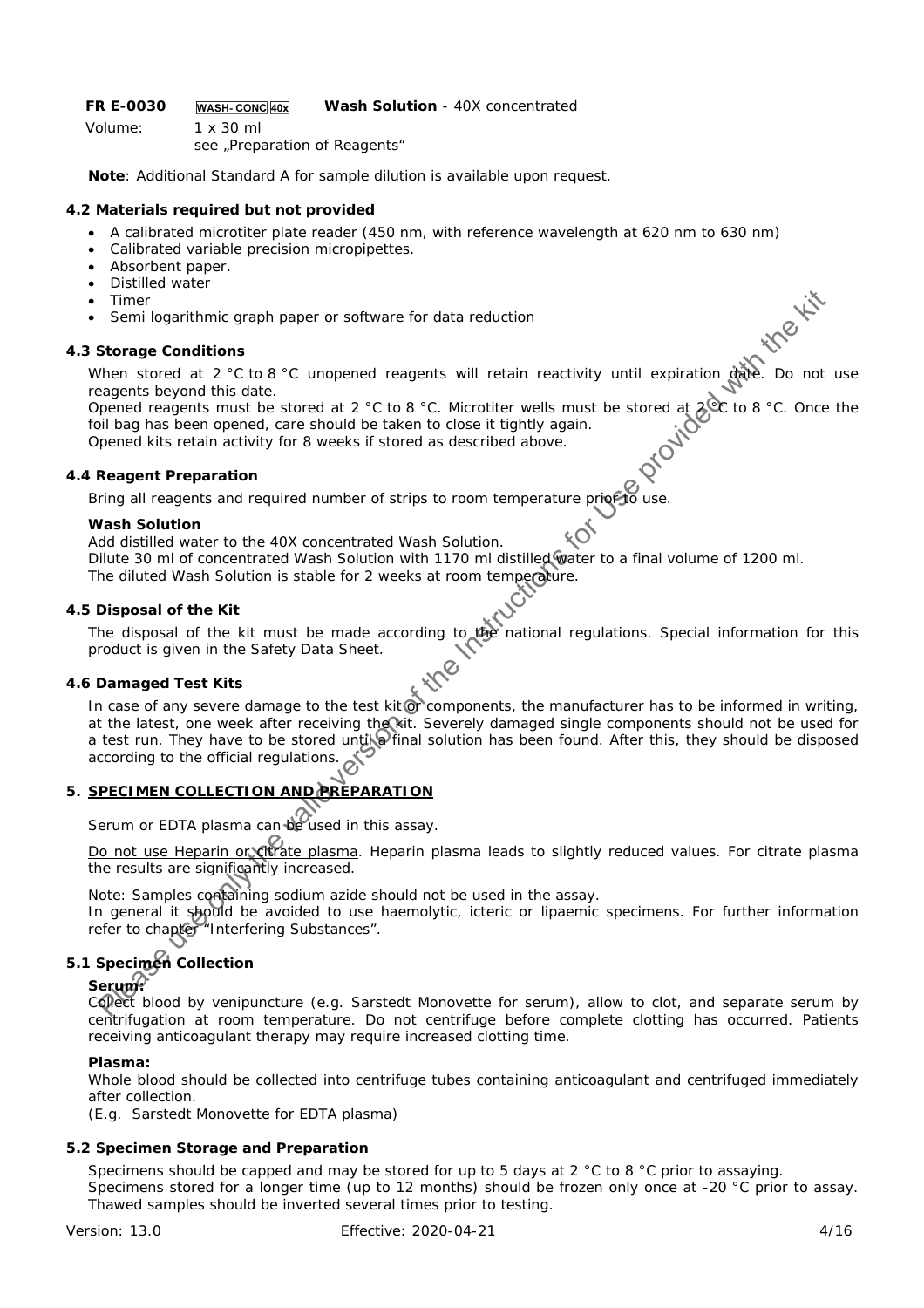## **5.3 Specimen Dilution**

If in an initial assay, a specimen is found to contain more than the highest standard, the specimens can be diluted with *Standard A* and reassayed as described in Assay Procedure.

For the calculation of the concentrations this dilution factor has to be taken into account.

*Example*:

a) dilution 1:10: 10 µl sample + 90 µl Standard A (mix thoroughly)

b) dilution 1:100: 10 µl dilution a) 1:10 + 90 µl Standard A (mix thoroughly).

## **6. ASSAY PROCEDURE**

### **6.1 General Remarks**

- All reagents and specimens must be allowed to come to room temperature before use. All reagents must be mixed without foaming.
- Once the test has been started, all steps should be completed without interruption.
- Use new disposal plastic pipette tips for each standard, control or sample in order to avoid cross contamination.
- Absorbance is a function of the incubation time and temperature. Before starting the assay, it is recommended that all reagents are ready, caps removed, all needed wells secured in holder, etc. This will ensure equal elapsed time for each pipetting step without interruption.
- As a general rule the enzymatic reaction is linearly proportional to time and temperature.<br>
Each run must include a standard curve.<br>
Accuration is the contract of the standard curve.

## **6.2 Test Procedure**

Each run must include a standard curve.

- **1.** Secure the desired number of Microtiter wells in the frame holder.
- **2.** Dispense **20 µl** of each *Standard, Control* and **samples** with new disposable tips into appropriate wells.
- **3.** Dispense **200 µl** *Enzyme Conjugate* into each well.

Thoroughly mix for 10 seconds. It is important to have a complete mixing in this step.

- **4.** Incubate for **60 minutes** at room temperature.
- **5.** Briskly shake out the contents of the wells. Rinse the wells **4 times** with diluted *Wash Solution* (400 µl per well). Strike the wells sharply on absorbent paper to remove residual droplets. All reasons and specifies must be allowed to come to room temperature before use. All reasons the test has been started, all steps should be completed without interruption.<br>
One me insteps all particle parties the started

#### **Important note:**

The sensitivity and precision of this assay is markedly influenced by the correct performance of the washing procedure!

- **6.** Add **200 µl** of *Substrate Solution* to each well.
- **7.** Incubate for **30 minutes** at **reduce** temperature.
- 8. Stop the enzymatic reaction by adding 100 µl of *Stop Solution* to each well.
- **9.** Determine the absorbance (OD) of each well at **450 nm (reading) and at 620 nm to 630 nm (background subtraction, recommended)** with a microtiter plate reader.

It is recommended that the wells be read **within 10 minutes** after adding the *Stop Solution*.

## **6.3 Calculation of Results**

- 1. Calculate the average absorbance values for each set of standards, controls and patient samples.
- 2. Using semi-logarithmic graph paper, construct a standard curve by plotting the mean absorbance obtained from each standard against its concentration with absorbance value on the vertical (Y) axis and concentration on the horizontal (X) axis.
- 3. Using the mean absorbance value for each sample determine the corresponding concentration from the standard curve.
- 4. Automated method: The results in the Instructions for Use have been calculated automatically using a 4-Parameter curve fit. (4 Parameter Rodbard or 4 Parameter Marquardt are the preferred methods.) Other data reduction functions may give slightly different results.
- 5. The concentration of the samples can be read directly from this standard curve. Samples with concentrations higher than that of the highest standard have to be further diluted or reported as > 10.0 ng/ml. For the calculation of the concentrations this dilution factor has to be taken into account.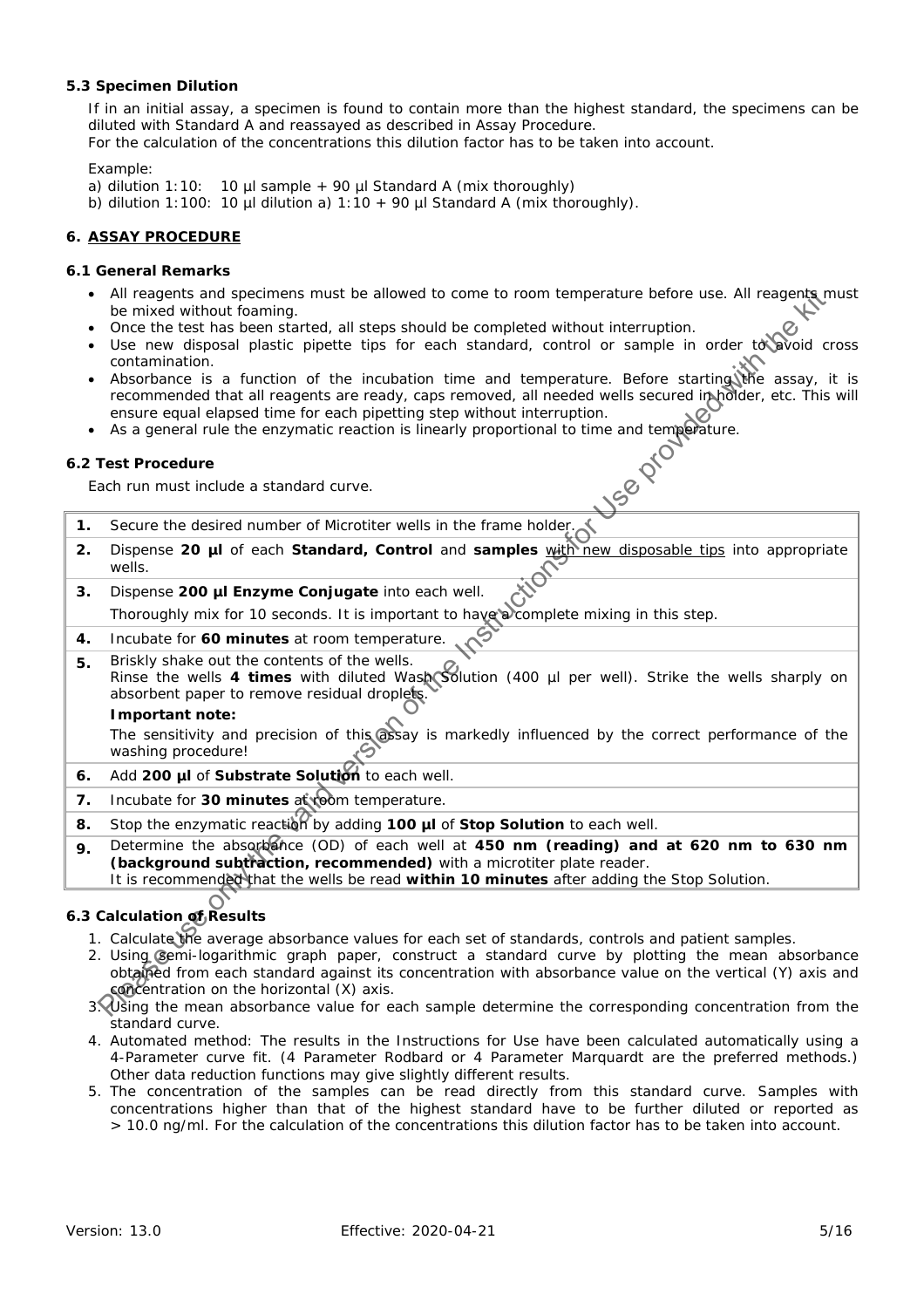## **6.3.1 Example of Typical Standard Curve**

The following data is for demonstration only and **cannot** be used in place of data generations at the time of assay.

| <b>Standard</b>         | <b>Optical Densitiy (450 nm)</b> |
|-------------------------|----------------------------------|
| Standard A (0 ng/ml)    | 1.93                             |
| Standard B (0.1 ng/ml)  | 1.76                             |
| Standard C (0.3 ng/ml)  | 1.39                             |
| Standard D (1.0 ng/ml)  | 0.87                             |
| Standard E (3.0 ng/ml)  | 0.47                             |
| Standard F (10.0 ng/ml) | 0.23                             |

## **7. EXPECTED NORMAL VALUES**

## **Females**

| Age<br>$\sqrt{\frac{1}{2}}$ (years) | n  | Mean<br>(ng/ml) | <b>Median</b><br>(ng/ml) | 2.5 <sup>th</sup> Percentile<br>(ng/ml) | 97.5 <sup>th</sup> Percentile<br>(ng/ml) | Range (min. - max.) $\parallel$<br>(ng/ml) |
|-------------------------------------|----|-----------------|--------------------------|-----------------------------------------|------------------------------------------|--------------------------------------------|
| $0 - 10$                            | 29 | 0.39            | 0.30                     | 0.02                                    | 0.868                                    | $0.00 - 0.99$                              |
| $11 - 17$                           |    | .36             | 1.18                     | 0.25                                    | $2\sqrt{8}$                              | $0.10 - 2.83$                              |
| $18 - 53$                           | 66 | 2.19            | 2.12                     | 0.75                                    | $\mathbf{3.89}$                          | $0.30 - 4.39$                              |
| 54 - 82                             | 26 | 1.32            | 1.20                     | 0.35                                    | 2.49                                     | $0.25 - 2.72$                              |

## **Males**

|                         |    | <b>EXPECTED NORMAL VALUES</b>         |                          |                                                                 |                                                                                                      |                                                                                                                                                                                                                                                                                                                                                                                                                                                  |
|-------------------------|----|---------------------------------------|--------------------------|-----------------------------------------------------------------|------------------------------------------------------------------------------------------------------|--------------------------------------------------------------------------------------------------------------------------------------------------------------------------------------------------------------------------------------------------------------------------------------------------------------------------------------------------------------------------------------------------------------------------------------------------|
|                         |    |                                       |                          |                                                                 | It is strongly recommended that each laboratory should determine its own normal and abnormal values. |                                                                                                                                                                                                                                                                                                                                                                                                                                                  |
|                         |    | following values are observed:        |                          |                                                                 |                                                                                                      | In a study conducted with serum of apparently normal healthy donors, using the Androstenedione ELISA the                                                                                                                                                                                                                                                                                                                                         |
| <b>Females</b>          |    |                                       |                          |                                                                 |                                                                                                      | Jed                                                                                                                                                                                                                                                                                                                                                                                                                                              |
| Age<br>(years)          | n  | Mean<br>(ng/ml)                       | <b>Median</b><br>(ng/ml) | 2.5 <sup>th</sup> Percentile<br>(ng/ml)                         | 97.5th Percentile<br>(ng/ml)                                                                         | Range (min. - max.)<br>(ng/ml)                                                                                                                                                                                                                                                                                                                                                                                                                   |
| $0 - 10$                | 29 | 0.39                                  | 0.30                     | 0.02                                                            | 0.86                                                                                                 | $0.00 - 0.99$                                                                                                                                                                                                                                                                                                                                                                                                                                    |
| $11 - 17$               | 17 | 1.36                                  | 1.18                     | 0.25                                                            | $2\sqrt{8}$                                                                                          | $0.10 - 2.83$                                                                                                                                                                                                                                                                                                                                                                                                                                    |
| $18 - 53$               | 66 | 2.19                                  | 2.12                     | 0.75                                                            | $\mathbf{\S}.89$                                                                                     | $0.30 - 4.39$                                                                                                                                                                                                                                                                                                                                                                                                                                    |
| $54 - 82$               | 26 | 1.32                                  | 1.20                     | 0.35                                                            | 2.49                                                                                                 | $0.25 - 2.72$                                                                                                                                                                                                                                                                                                                                                                                                                                    |
| <b>Males</b>            |    |                                       |                          |                                                                 | Wations                                                                                              |                                                                                                                                                                                                                                                                                                                                                                                                                                                  |
| Age<br>(years)          | n  | Mean<br>(ng/ml)                       | Median<br>(ng/ml)        | 2.5 <sup>th</sup> Percertile<br>$(ng/\hbar d)$                  | 97.5 <sup>th</sup> Percentile<br>(ng/ml)                                                             | Range (min. - max.)<br>(ng/ml)                                                                                                                                                                                                                                                                                                                                                                                                                   |
| $0 - 10$                | 34 | 0.40                                  | 0.26                     | 691                                                             | 1.31                                                                                                 | $0.00 - 1.54$                                                                                                                                                                                                                                                                                                                                                                                                                                    |
| $11 - 17$               | 16 | 1.75                                  | 1.53                     | ð.33                                                            | 3.30                                                                                                 | $0.11 - 3.50$                                                                                                                                                                                                                                                                                                                                                                                                                                    |
| $18 - 53$               | 36 | 2.15                                  | 2.06                     | 0.45                                                            | 4.20                                                                                                 | $0.44 - 4.56$                                                                                                                                                                                                                                                                                                                                                                                                                                    |
| $54 - 82$               | 44 | 1.95                                  | 1.96                     | 0.30                                                            | 3.93                                                                                                 | $0.26 - 4.26$                                                                                                                                                                                                                                                                                                                                                                                                                                    |
| <b>QUALITY CONTROL</b>  |    |                                       |                          | correlated to other clinical observations and diagnostic tests. |                                                                                                      | The results alone should not be the only reason for any therapeutic consequences. The results should be                                                                                                                                                                                                                                                                                                                                          |
| performance.<br>levels. |    |                                       |                          |                                                                 |                                                                                                      | Good laboratory practice requires that controls be run with each standard curve. A statistically significant<br>number of controls should be assayed to establish mean values and acceptable ranges to assure proper<br>It is recommended to use control samples according to state and federal regulations. The use of control<br>samples is advised to assure the day to day validity of results. Use controls at both normal and pathological |
|                         |    | for direct comparison of the results. |                          |                                                                 |                                                                                                      | The controls and the corresponding results of the QC-Laboratory are stated in the QC certificate added to<br>the kit. The values and ranges stated on the QC sheet always refer to the current kit lot and should be used<br>It is also recommended to make use of national or international Quality Assessment programs in order to                                                                                                             |

## **8. QUALITY CONTROL**

It is also recommended to make use of national or international Quality Assessment programs in order to ensure the accuracy of the results.

Employ appropriate statistical methods for analysing control values and trends. If the results of the assay do not fit to the established acceptable ranges of control materials patient results should be considered invalid. In this case, please check the following technical areas: Pipetting and timing devices; photometer, expiration

dates of reagents, storage and incubation conditions, aspiration and washing methods.

After checking the above mentioned items without finding any error contact your distributor or the manufacturer directly.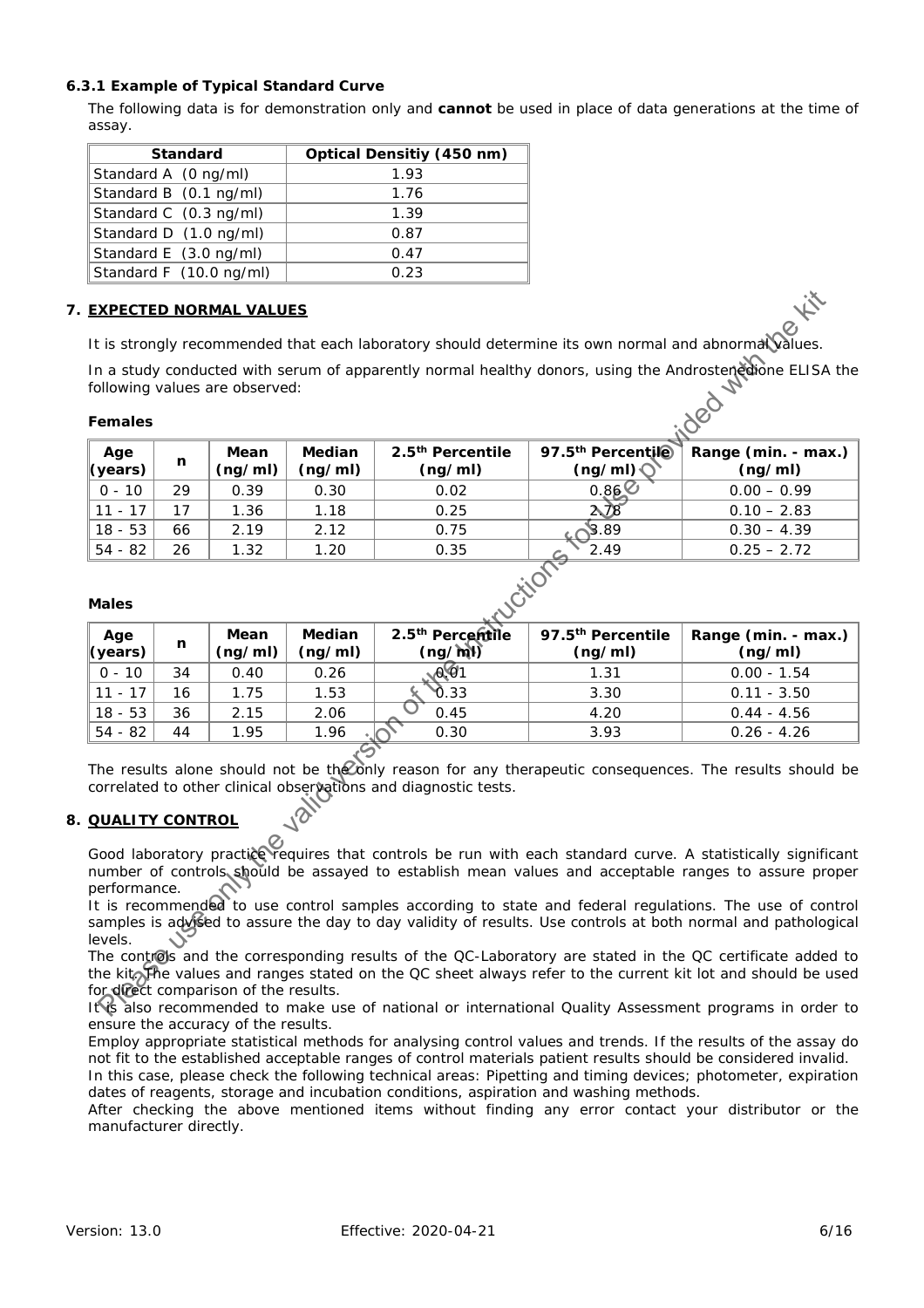## **9. PERFORMANCE CHARACTERISTICS**

## **9.1 Assay Dynamic Range**

The range of the assay is between 0.021 – 10 ng/ml.

## **9.2 Specificity of Antibodies (Cross Reactivity)**

The following substances were tested for cross reactivity of the assay:

| Compund                | Cross reactivity % |
|------------------------|--------------------|
| Androstenedione        | 100.0              |
| Androsterone           | < 0.01             |
| Aldosterone            | 0.0                |
| Cortisol               | 0.2                |
| Dihydrotestosterone    | < 0.01             |
| Dihydroepiandrosterone | < 0.01             |
| Estriol                | 1.8                |
| 16-Epiestriol          | < 0.01             |
| Estradiol              | < 0.01             |
| Estriol-3-glucuronide  | < 0.01             |
| Estriol-16-glucuronide | < 0.01             |
| Estriol-16-sulfate     | < 0.01             |
| Estrone                | < 0.01             |
| 17a-Pregnenolone       | < 0.01             |
| 17 OH-Progesterone     | 0.3                |
| Progesterone           | < 0.01             |
| Testosterone           | 0.6                |



#### **9.3 Sensitivity**

The analytical sensitivity of the Androstenedione ELISA was calculated by subtracting 2 standard deviations from the mean of 20 replicate analyses of the Standard A and was found to be 0.021 ng/ml.

## **9.4 Reproducibility**

## **9.4.1 Intra-Assay**

| The within-assay variability is shown below: |  |  |
|----------------------------------------------|--|--|
|----------------------------------------------|--|--|

| Sample | Mean (ng/ml) | CV(% ) |
|--------|--------------|--------|
|        |              |        |
|        |              | 5.3    |
|        | 8.0          |        |

# **9.4.2 Inter-Assay**

The between-assay variability is shown below:

| Sample | Mean (ng/ml) | CV(% ) |
|--------|--------------|--------|
|        |              |        |
|        | ח ?          |        |
|        |              |        |

## **9.4.3 Inter-Lot**

The inter-assay (between-lots) variation was determined by measuring each sample 6 times with 3 different kit lots:

| Sample | n  | Mean (ng/ml) | CV(%) |
|--------|----|--------------|-------|
|        | 18 |              |       |
|        | 18 | 5.3          |       |
|        | 18 |              |       |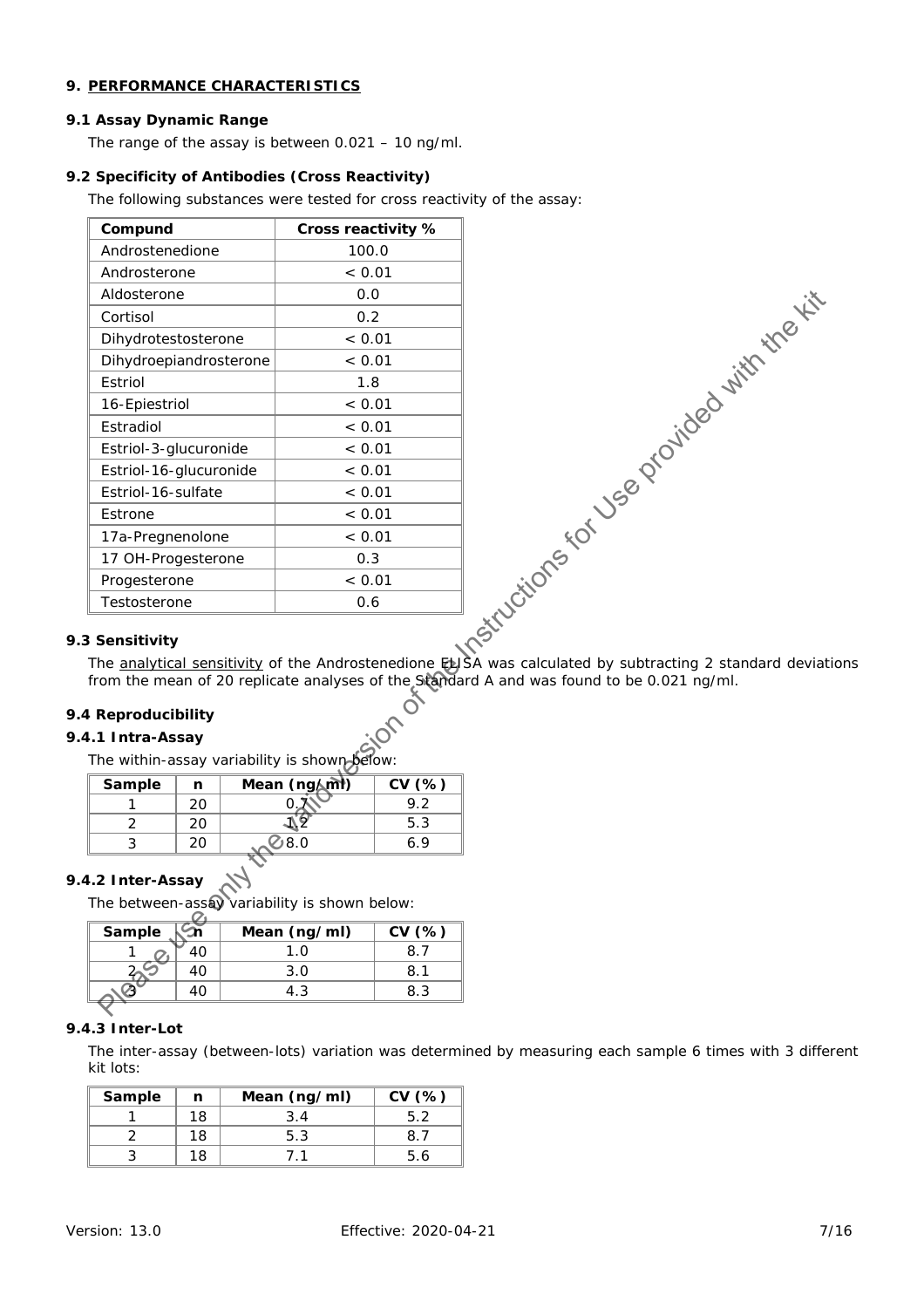## **9.5 Recovery**

Samples have been spiked by adding Androstenedione solutions with known concentrations. The recovery (%) was calculated by multiplying the ratio of measured and expected values with 100.

|                       |      | Sample 1 | Sample 2 | Sample 3 |
|-----------------------|------|----------|----------|----------|
| Concentration [ng/ml] |      | 1.5      | 1.4      | 2.0      |
| Average Recovery [%]  |      | 106.6    | 102.6    | 104.0    |
|                       | from | 96.4     | 99.1     | 93.3     |
| Range of Recovery [%] | tο   | 1129     | 108.6    | 114.0    |

#### **9.6 Linearity**

| <b>Linearity</b>                                                                                                                                                                                                                                                                                                                                                                                                                                                                                                                                                                                                                                                                                   |          |          |          |                     |
|----------------------------------------------------------------------------------------------------------------------------------------------------------------------------------------------------------------------------------------------------------------------------------------------------------------------------------------------------------------------------------------------------------------------------------------------------------------------------------------------------------------------------------------------------------------------------------------------------------------------------------------------------------------------------------------------------|----------|----------|----------|---------------------|
|                                                                                                                                                                                                                                                                                                                                                                                                                                                                                                                                                                                                                                                                                                    | Sample 1 | Sample 2 | Sample 3 |                     |
| Concentration [ng/ml]                                                                                                                                                                                                                                                                                                                                                                                                                                                                                                                                                                                                                                                                              | 6.2      | 4.7      | 7.2      |                     |
| <b>Average Recovery [%]</b>                                                                                                                                                                                                                                                                                                                                                                                                                                                                                                                                                                                                                                                                        | 97.0     | 96.3     | 93.4     |                     |
| from                                                                                                                                                                                                                                                                                                                                                                                                                                                                                                                                                                                                                                                                                               | 92.3     | 91.6     | 86.7     |                     |
| Range of Recovery [%]<br>to                                                                                                                                                                                                                                                                                                                                                                                                                                                                                                                                                                                                                                                                        | 102.9    | 101.3    | 105.6    |                     |
| . <u>LIMITATIONS OF USE</u>                                                                                                                                                                                                                                                                                                                                                                                                                                                                                                                                                                                                                                                                        |          |          |          | indeed with the Kit |
| Reliable and reproducible results will be obtained when the assay procedure is performed with a complete<br>understanding of the package insert instruction and with adherence to good laboratory practice.<br>Any improper handling of samples or modification of this test might influence the results.                                                                                                                                                                                                                                                                                                                                                                                          |          |          |          |                     |
| 1 Interfering Substances                                                                                                                                                                                                                                                                                                                                                                                                                                                                                                                                                                                                                                                                           |          |          |          |                     |
| Haemoglobin (up to 4 mg/ml), bilirubin (up to 0.5 mg/ml) and triglyceride (up to 30 mg/ml) have no<br>influence on the assay results.                                                                                                                                                                                                                                                                                                                                                                                                                                                                                                                                                              |          |          |          |                     |
| .2 Drug Interferences                                                                                                                                                                                                                                                                                                                                                                                                                                                                                                                                                                                                                                                                              |          |          |          |                     |
| Until today no substances (drugs) are known to us, which have an influence to the measurement of Androstenedione in a sample.                                                                                                                                                                                                                                                                                                                                                                                                                                                                                                                                                                      |          |          |          |                     |
|                                                                                                                                                                                                                                                                                                                                                                                                                                                                                                                                                                                                                                                                                                    |          |          |          |                     |
| 3 High-Dose-Hook Effect<br>Hook effect was not observed in this test up to a concentration of 186 ng/ml of Androstenedione.                                                                                                                                                                                                                                                                                                                                                                                                                                                                                                                                                                        |          |          |          |                     |
| . <u>LEGAL ASPECTS</u>                                                                                                                                                                                                                                                                                                                                                                                                                                                                                                                                                                                                                                                                             | ersion   |          |          |                     |
| .1 Reliability of Results                                                                                                                                                                                                                                                                                                                                                                                                                                                                                                                                                                                                                                                                          |          |          |          |                     |
| The test must be performed exactivas per the manufacturer's instructions for use. Moreover, the user must<br>strictly adhere to the rules of GOP (Good Laboratory Practice) or other applicable national standards and/or<br>laws. This is especially relevant for the use of control reagents. It is important to always include, within the<br>test procedure, a sufficient number of controls for validating the accuracy and precision of the test.<br>The test results are valid only if all controls are within the specified ranges and if all other test parameters<br>are also within the given assay specifications. In case of any doubt or concern please contact the<br>manufacturer. |          |          |          |                     |
| 2 TherapeuticConsequences                                                                                                                                                                                                                                                                                                                                                                                                                                                                                                                                                                                                                                                                          |          |          |          |                     |
| Therapeutic consequences should never be based on laboratory results alone even if all test results are in<br>agreement with the items as stated under point 11.1. Any laboratory result is only a part of the total clinical<br>picture of a patient.                                                                                                                                                                                                                                                                                                                                                                                                                                             |          |          |          |                     |
| Only to cases where the laboratory results are in acceptable agreement with the overall clinical picture of the<br>patient should therapeutic consequences be derived.                                                                                                                                                                                                                                                                                                                                                                                                                                                                                                                             |          |          |          |                     |

## **10. LIMITATIONS OF USE**

#### **10.1 Interfering Substances**

#### **10.2 Drug Interferences**

#### **10.3 High-Dose-Hook Effect**

## **11. LEGAL ASPECTS**

#### **11.1 Reliability of Results**

## 11.2 Therapeutic Consequences

The test result itself should never be the sole determinant for deriving any therapeutic consequences.

#### **11.3 Liability**

Any modification of the test kit and/or exchange or mixture of any components of different lots from one test kit to another could negatively affect the intended results and validity of the overall test. Such modification and/or exchanges invalidate any claim for replacement.

Claims submitted due to customer misinterpretation of laboratory results subject to point 11.2 are also invalid. Regardless, in the event of any claim, the manufacturer's liability is not to exceed the value of the test kit. Any damage caused to the test kit during transportation is not subject to the liability of the manufacturer.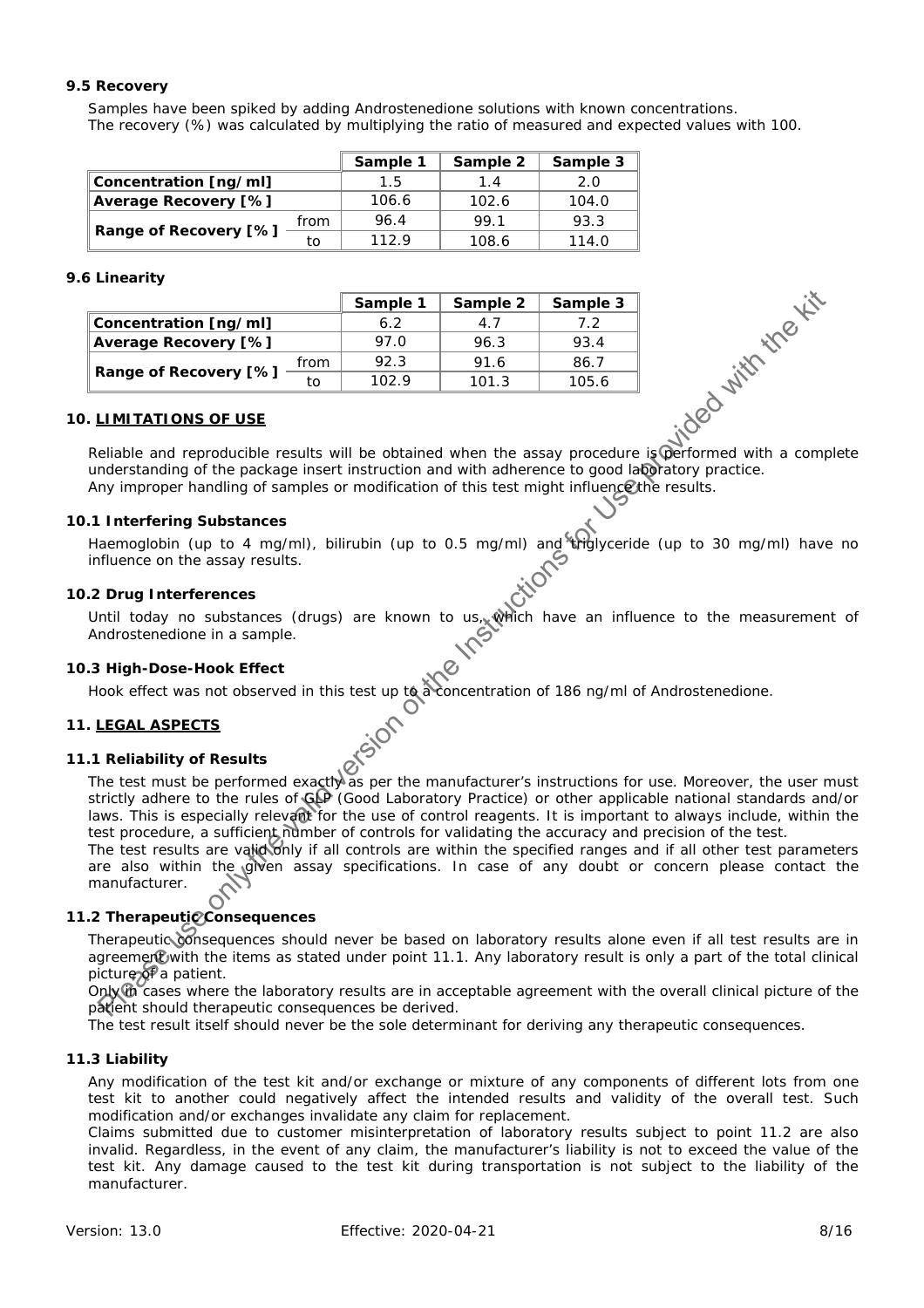## **12. REFERENCES / LITERATURE**

- 1. Kicman, A. T., Bassindale, T., Cowan, D. A., Dale, S., Hutt, A. J., and Leeds, A. R. Effect of androstenedione ingestion on plasma testosterone in young women; a dietary supplement with potential health risks. Clin Chem 2003, 49:167-169.
- 2. Brown, G.A., Vukovich, M.D., Martini, E.R., Kohut, M.L., Franke, W.D., Jackson, D.A., and King, D.S. Endocrine responses to chronic androstenedione intake in 30- to 56-year-old men. J Clin Endocrinol Metab 2000, 85:4074-4080.
- 3. Erickson GF 1993 Normal regulation of ovarian androgen production. Seminars in Reproductive Endocrinology 11:307-312
- 4. Mango D, Scirpa P, Battaglia F, Tartaglia E, Manna P. Diagnostic significance of steroid hormones in patients with ovarian cancer. J Endocrinol Invest. 1986 Aug;9(4):307-14

|              |                                 |             |                     |            | I Finder to control the value of the process of the productions of the production of the production of the production of the production of the production of the production of the production of the production of the product |  |
|--------------|---------------------------------|-------------|---------------------|------------|--------------------------------------------------------------------------------------------------------------------------------------------------------------------------------------------------------------------------------|--|
|              |                                 |             |                     |            |                                                                                                                                                                                                                                |  |
|              | Expiry date                     | <b>LOT</b>  | Batch code          | IVD        | For in-vitro diagnostic                                                                                                                                                                                                        |  |
|              |                                 |             |                     |            | use only!                                                                                                                                                                                                                      |  |
| $\mathbf{i}$ | Consult instructions<br>for use | <b>CONT</b> | Content             | $\epsilon$ | CE labelled                                                                                                                                                                                                                    |  |
|              | Caution                         | <b>REF</b>  | Catalogue<br>number |            |                                                                                                                                                                                                                                |  |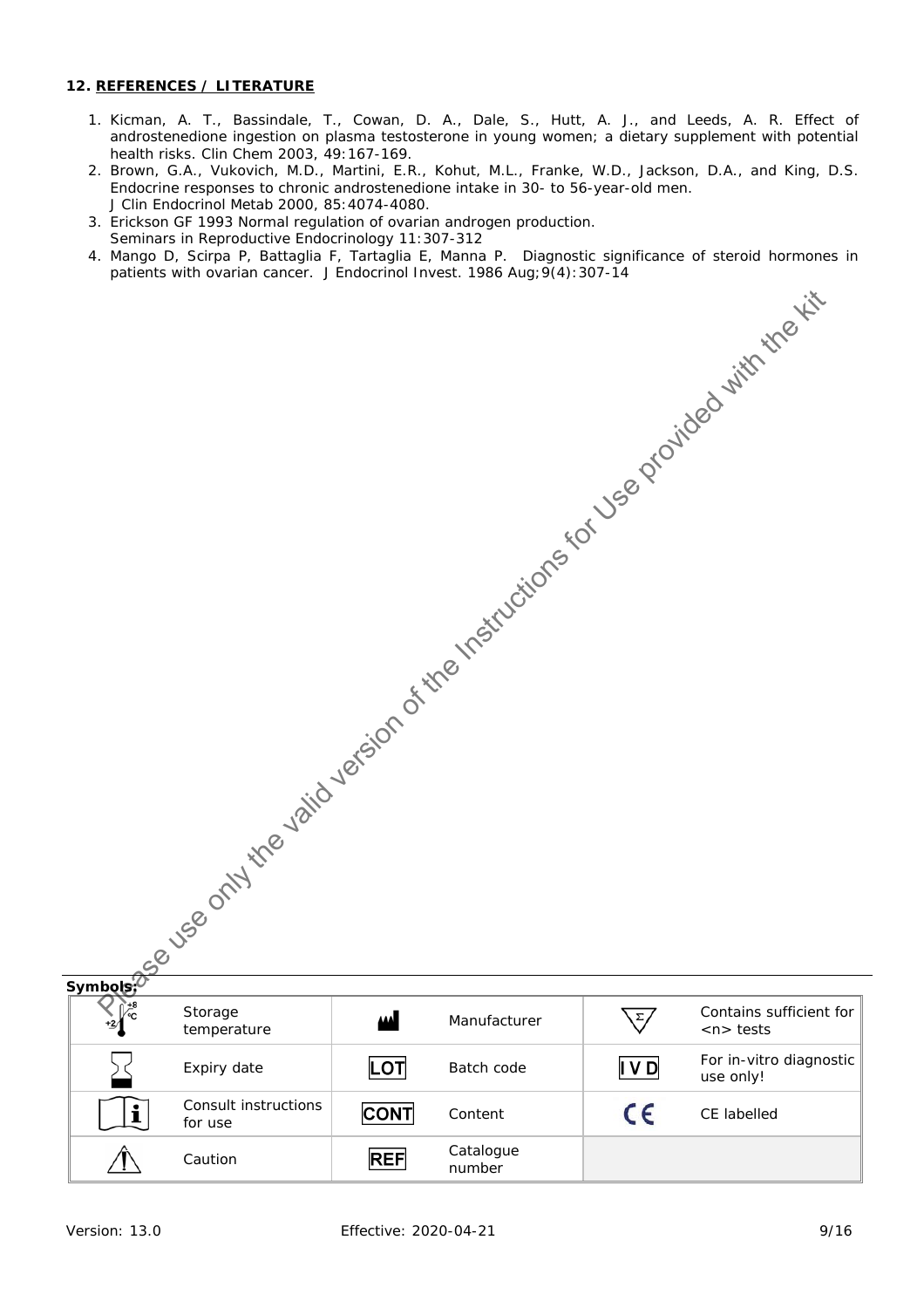### **1. ZWECKBESTIMMUNG**

Deutsch

Der **Androstenedione ELISA** wird zur quantitativen Bestimmung von Androstendion in Serum und EDTA-Plasma eingesetzt.

#### **Nur für In-vitro Diagnostik.**

#### **2. TESTPRINZIP**

Der Androstenedione ELISA ist ein Festphasen-Enzymimmunoassay, der auf dem **Prinzip der kompetitiven Bindung** basiert.

Die Wells der Mikrotiterplatten sind mit einem polyklonalen Antikörper beschichtet, der gegen eine Antikörper-Bindungsstelle des Androstendion-Moleküls gerichtet ist.

Während der ersten Inkubation konkurriert das Androstendion in der zugegebenen Probe mit dem Enzymkonjugat (Androstendion, konjugiert an Meerretichperoxidase) um die freien Bindungsstellen auf den beschichteten Wells.

Nach einem Waschschritt, um alle ungebundenen Substanzen zu entfernen, wird die feste Phase mit der Substratlösung inkubiert. Die Reaktion wird durch die Zugabe der Stopplösung beendet und die optische Dichte (OD) des resultierenden gelben Produktes gemessen. Die Intensität der Farbe ist umgekehrt proportional zur Konzentration des Analyten in der Probe. **Experimental model with the control of the valid version of the Valid version of the Valid version of the valid version of the Valid version of the Valid Valid version of the Valid Valid Valid Valid Valid Valid Valid Val** 

Durch Auftragen der OD-Werte gegen die Konzentrationen der Standards wird eine Standardkurve erstellt, und die Konzentrationen der unbekannten Proben werden anhand dieser Standardkurve bestimmt.

#### **3. VORSICHTSMAßNAHMEN**

- Dieser Kit ist nur zum in vitro diagnostischen Gebrauch geeignet.
- · Nur die gültige, im Testkit enthaltene, Arbeitsanleitung verwenden.
- Informationen zu im Kit enthaltenen gefährlichen Substanzen entnehmen Sie bitte dem Materialsicherheitsdatenblatt.
- · Alle Bestandteile dieses Testkits, die humanes Serum oder Plasma enthalten, wurden mit FDA-geprüften Methoden auf HIV I/II, HbsAg und HCV getestet und als negativ bestätigt. Jedoch sollten alle Bestandteile im Umgang und bei der Entsorgung wie mögliche Gefahrenstoffe betrachtet werden.
- Der Kontakt mit der Stop Solution sollte vermieden werden, da sie 0.5 M H2SO4 enthält. Schwefelsäure kann Hautreizungen und Verbrennungen verursachen.
- Nicht mit dem Mund pipettieren und den Kontakt von Kitbestandteilen und Proben mit Haut und Schleimhäuten vermeiden.
- · In den Bereichen, in denen Proben oder Kitbestandteile verwendet werden, nicht rauchen, essen oder Kosmetika verwenden.
- Beim Umgang mit Proben oder Reagenzien Einweg-Latexhandschuhe tragen. Die Verunreinigung von Reagenzien oder Proben mit Mikroben kann zu falschen Ergebnissen führen.
- Der Gebrauch sollte gemäß der Vorschriften einer entsprechenden nationalen Gefahrenstoff-Sicherheitsrichtlinie erfolgen.
- Reagenzien nicht nach dem auf dem Kit-Etikett angegebenen Verfallsdatum verwenden.
- Alle im Kit-Protokoll angegebenen Mengen müssen genau eingehalten werden. Optimale Ergebnisse können nur durch Verwendung kalibrierter Pipetten und Mikrotiterplatten-Lesegeräte erreicht werden.
- Komponenten von Kits mit unterschiedlichen Lotnummern nicht untereinander vertauschen. Es wird empfohlen, keine Wells von verschiedenen Platten zu verwenden, auch nicht, wenn es sich um das gleiche Lot handelt. Die Kits können unter anderen Bedingungen gelagert oder versendet worden sein, so dass die Bindungscharakteristik der Platten leicht unterschiedlich ausfällt.
- Chemikalien und zubereitete oder bereits benutzte Reagenzien müssen gemäß den nationalen Gefahrenstoffvorschriften wie gefährlicher Abfall behandelt werden.
- Sicherheitsdatenblätter für dieses Produkt sind auf Anfrage direkt vom Hersteller erhältlich.

## **4. BESTANDTEILE DES KITS**

## **4.1 Kitinhalt**

| AA E-1031 | <b>TELT</b> 96          | <b>Microtiterwells</b>                                                          |
|-----------|-------------------------|---------------------------------------------------------------------------------|
| Inhalt:   |                         | 96 Wells, 12 x 8 Wells (einzeln brechbar); Mit polyklonalem anti-Androstendion- |
|           | Antikörper beschichtet. |                                                                                 |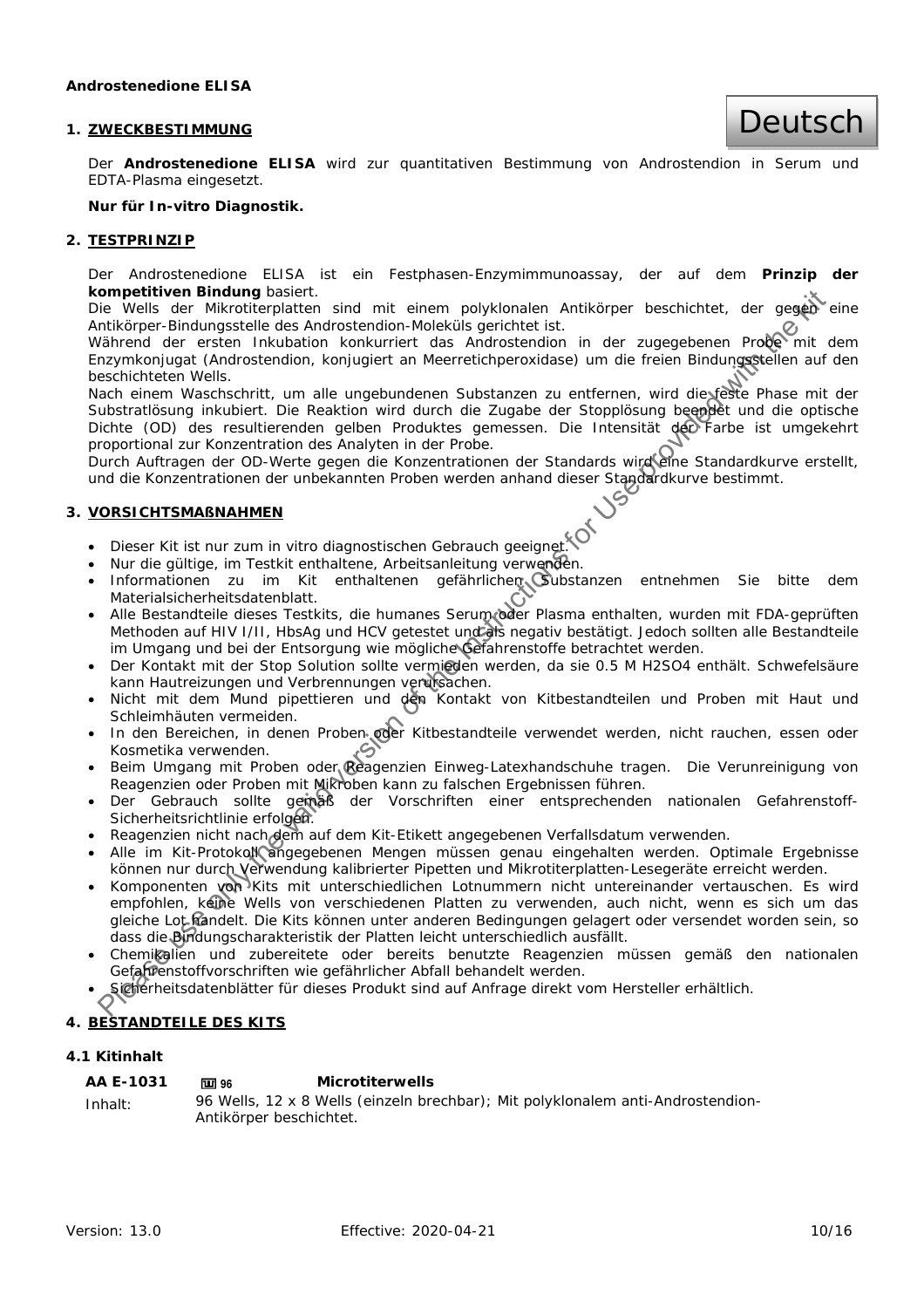| Artikelnr.                                           | Komponente                                                                                                                                                        |                       |                                                                                                 |                   |  |  |  |  |
|------------------------------------------------------|-------------------------------------------------------------------------------------------------------------------------------------------------------------------|-----------------------|-------------------------------------------------------------------------------------------------|-------------------|--|--|--|--|
|                                                      |                                                                                                                                                                   | <b>Standard</b>       | Konzentration [ng/ml]                                                                           | Volumen / Flasche |  |  |  |  |
| AA E-1001                                            | <b>STANDARD</b> A                                                                                                                                                 | Standard A            | 0                                                                                               | $1 \text{ ml}$    |  |  |  |  |
| AA E-1002                                            | <b>STANDARD</b> B                                                                                                                                                 | Standard B            | 0,1                                                                                             | $1 \text{ ml}$    |  |  |  |  |
| AA E-1003                                            | <b>STANDARD</b> C                                                                                                                                                 | Standard C            | 0,3                                                                                             | $1 \text{ ml}$    |  |  |  |  |
| AA E-1004                                            | <b>STANDARD</b> D                                                                                                                                                 | Standard D            | 1,0                                                                                             | $1 \text{ ml}$    |  |  |  |  |
| AA E-1005                                            | <b>STANDARD</b> E                                                                                                                                                 | Standard E            | 3,0                                                                                             | $1 \text{ ml}$    |  |  |  |  |
| AA E-1006                                            | <b>STANDARD</b> F                                                                                                                                                 | Standard F            | 10                                                                                              | $1 \text{ ml}$    |  |  |  |  |
| AA E-1051                                            | <b>CONTROL</b> <sup>1</sup>                                                                                                                                       | Kontrolle 1<br>(tief) | Kontrollwerte und -bereiche<br>entnehmen Sie bitte dem                                          | $1 \text{ ml}$    |  |  |  |  |
| AA E-1052                                            | <b>CONTROL</b> <sub>2</sub>                                                                                                                                       | Kontrolle 2<br>(hoch) | Fläschchenetikett oder dem<br>QC-Report.                                                        | 1 <sub>m</sub>    |  |  |  |  |
| Inhalt:                                              | Enthält quecksilberfreies Konservierungsmittel.<br>Standards wurden kalibriert gegen Referenzmaterial des National Measurement institute<br>Australia (NMIA-M955) |                       |                                                                                                 |                   |  |  |  |  |
| Umrechnungs-<br>faktor:                              | $ng/ml \times 3,492 = nmol/l$                                                                                                                                     |                       |                                                                                                 | With              |  |  |  |  |
| AA E-1040                                            | <b>CONJUGATE</b>                                                                                                                                                  |                       | Enzyme Conjugate (Enzymkonjugat) - gebrauch stertig                                             |                   |  |  |  |  |
| Inhalt:                                              | Androstendion mit Meerrettichperoxidase konjugiert;<br>Enthält quecksilberfreies Konservierungsmittel.                                                            |                       |                                                                                                 |                   |  |  |  |  |
| Volumen:                                             | $1 \times 25$ ml                                                                                                                                                  |                       |                                                                                                 |                   |  |  |  |  |
| <b>SA E-0055</b>                                     | <b>SUBSTRATE</b>                                                                                                                                                  |                       | Substrate Solution (Substratlösung) - gebrauchsfertig                                           |                   |  |  |  |  |
| Inhalt:                                              | Substratlösung TMB.                                                                                                                                               |                       |                                                                                                 |                   |  |  |  |  |
| Volumen:                                             | $1 \times 25$ ml                                                                                                                                                  |                       | <b>SICH</b>                                                                                     |                   |  |  |  |  |
| <b>FR E-0080</b>                                     | <b>STOP-SOLN</b>                                                                                                                                                  |                       | Stop Solution (Stopplösung) gebrauchsfertig                                                     |                   |  |  |  |  |
| Inhalt:                                              | Enthält $0,5$ M $H2SO4$<br>verursachen.                                                                                                                           |                       | Kontakt mit der Stopplösung vermeiden Kann Hautreizungen und Verbrennungen                      |                   |  |  |  |  |
| Volumen:                                             | 1 x 14 m                                                                                                                                                          |                       |                                                                                                 |                   |  |  |  |  |
| Mögliche<br>Gefahren:                                |                                                                                                                                                                   | Fitte ine             |                                                                                                 |                   |  |  |  |  |
|                                                      | H290 Kann gegenüber Metallen korrosiv sein.                                                                                                                       |                       | H314 Verursacht schwere Verätzungen der Haut und schwere Augenschäden.                          |                   |  |  |  |  |
| FR E-0030<br>Volumen:                                | WASH-CONC 40x Wash Solution (Waschlösung) - 40 x konzentriert<br>$1 \times 30$ ml                                                                                 |                       |                                                                                                 |                   |  |  |  |  |
|                                                      | siehe "Vorbereitung der Reagenzien".                                                                                                                              |                       |                                                                                                 |                   |  |  |  |  |
|                                                      |                                                                                                                                                                   |                       | Anmerkung: Zusätzliche Standard A zur Probenverdünnung ist auf Anfrage erhältlich.              |                   |  |  |  |  |
|                                                      | 2 Erforderliche aber hicht enthaltene Geräte und Materialien                                                                                                      |                       |                                                                                                 |                   |  |  |  |  |
| ٠<br>Saugfähiges Papier<br>٠<br>Destilliertes Wasser | Kalibrierte variable Präzisions-Mikropipette                                                                                                                      |                       | Kalibriertes Mikrotiterplattenlesegerät (450 nm, mit Referenzwellenlänge bei 620 nm bis 630 nm) |                   |  |  |  |  |
| Laborwecker                                          |                                                                                                                                                                   |                       |                                                                                                 |                   |  |  |  |  |
|                                                      | Mulimeterpapier oder Software zur Datenauswertung                                                                                                                 |                       |                                                                                                 |                   |  |  |  |  |

## **4.2 Erforderliche aber nicht enthaltene Geräte und Materialien**

- Kalibriertes Mikrotiterplattenlesegerät (450 nm, mit Referenzwellenlänge bei 620 nm bis 630 nm)
- Kalibrierte variable Präzisions-Mikropipette
- Saugfähiges Papier
- Destilliertes Wasser
- **Laborwecker**
- Millimeterpapier oder Software zur Datenauswertung

## **4.3 Lagerung und Haltbarkeit des Kits**

Die ungeöffneten Reagenzien behalten bei Lagerung um 2 °C bis 8 °C ihre Reaktivität bis zum Verfallsdatum. Nach dem Verfallsdatum die Reagenzien nicht mehr verwenden. Nach dem Öffnen sollten alle Reagenzien bei 2 °C bis 8 °C gelagert werden. Die Mikrotiterwells sollten bei 2 °C bis 8 °C gelagert werden. Der einmal geöffnete Folienbeutel sollte stets sehr sorgfältig wieder verschlossen werden. Unter den beschriebenen Lagerbedingungen behalten geöffnete Kits 8 Wochen ihre Reaktivität.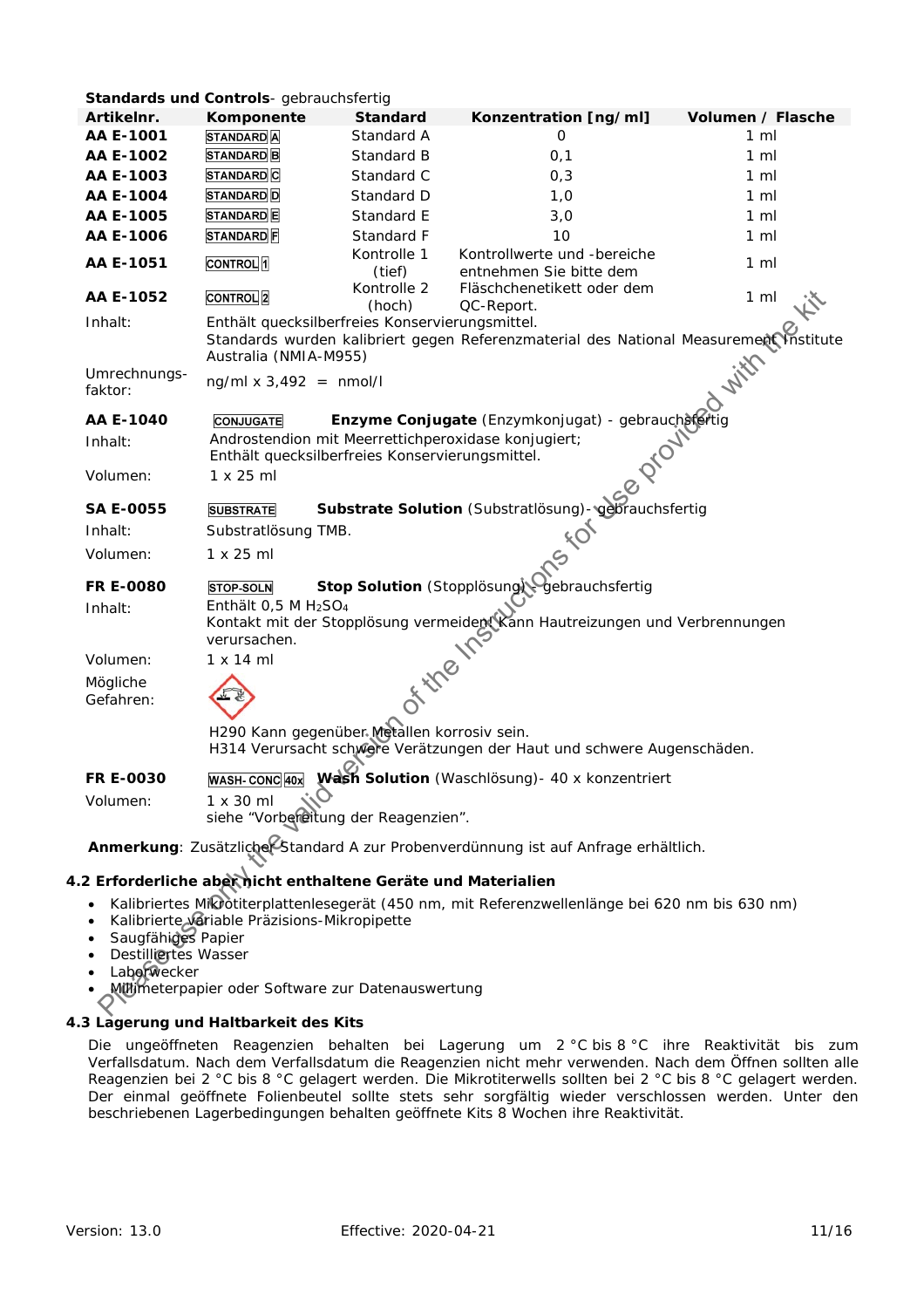### **4.4 Vorbereitung der Reagenzien**

Alle Reagenzien sowie die benötigte Anzahl von Wells sollen vor dem Gebrauch auf Raumtemperatur gebracht werden.

#### **Wash Solution**

Die 40-fach konzentrierte Wash Solution (30 ml) mit 1170 ml destilliertem Wasser auf ein Gesamtvolumen von 1200 ml verdünnen. *Die verdünnte Waschlösung ist bei Raumtemperatur für 2 Wochen stabil*.

#### **4.5 Entsorgung des Kits**

Die Entsorgung des Kits muss gemäß den nationalen gesetzlichen Vorschriften erfolgen. Spezielle Informationen für dieses Produkt finden Sie im Sicherheitsdatenblatt, Kapitel 13.

#### **4.6 Beschädigte Testkits**

Im Falle einer starken Beschädigung des Testkits oder der Komponenten muss der Hersteller in schriftlicher Form spätestens eine Woche nach Erhalt des Kits informiert werden. Stark beschädigte Einzelkomponenten sollten nicht für den Testlauf verwendet werden. Sie müssen gelagert werden bis eine endgültige Lösung gefunden wurde. Danach sollten Sie gemäß den offiziellen Richtlinien entsorgt werden. The Testikits of the Valis of the Valis of the Valis of the Valis of the Valis of the Valis of the Valis of the Valis of the Valis of the Valis of the Valis of the Valis of the Valis of the Valis of the Valis of the Valis

#### **5. PROBENVORBEREITUNG**

Serum oder EDTA-Plasma kann in diesem Test als Probenmaterial eingesetzt werden

Heparin- oder Zitratplasma sollen nicht verwendet werden, da Zitratplasma deutlich erhöhte Werte gibt, während Heparinplasma zu leicht erniedrigten Werten führt.

Achtung: Proben, die Natriumazid enthalten, sollten nicht verwendet werden. Generell sollte die Verwendung von hämolytischen, ikterischen oder lipämischen Proben vermieden werden.<br>Weitere Informationen finden Sie im Kapitel *"Interferenzen"*. (O Weitere Informationen finden Sie im Kapitel "Interferenzen".

#### **5.1 Probenentnahme**

#### **Serum:**

Blut durch Venenpunktion entnehmen (z.B. mit Sarstedt Monovette für Serum), gerinnen lassen und das Serum durch Zentrifugation bei Raumtemperatur abtrennen. Vor der Zentrifugation muss die Gerinnung vollständig abgeschlossen sein. Bei Patienten, die Antikoagulantien erhalten, kann die Gerinnungszeit länger dauern.

#### **Plasma:**

Die Blutentnahme erfolgt mit Röhrchen, die ein Antikoagulanz enthalten. Das Plasma wird als Überstand nach einer Zentrifugation gewonnen.

(z.B.: Sarstedt Monovette für EDTA-Plasma)

## **5.2 Probenaufbewahrung**

Proben sollten stets gut verschlossen sein und können vor Testbeginn bis zu 5 Tage bei 2 °C bis 8 °C gelagert werden.

Für eine längere Aufbewahrung (bis zu 12 Monaten) sollten die Proben eingefroren bei –20 °C bis zum Testbeginn gelagert werden. Nur einmal einfrieren. Aufgetaute Proben sollten vor Testbeginn vorsichtig durchmischt werden, ohne Schaumbildung.

## **5.3 Probenverdünnung**

Wenn in einem Versten Testdurchlauf bei einer Probe eine Konzentration höher als der höchste Standard gefunden wird, kann diese Probe mit Standard A weiter verdünnt und nochmals bestimmt werden. Die Verdünnung muss jedoch bei der Berechnung der Konzentration beachtet werden.<br>
<u>Beispiele</u><br>
a) Verdünnung 1:10: 10 ul Probe + 90 ul *Standard A* gründlich mischen)<br>
b) Verdünnung 1:100: 10 ul Verdünnung 2) 1:10 u 90 ul Stan

## **Beispiel**

a) Verdünnung 1:10: 10 µl Probe + 90 µl *Standard A* gründlich mischen)

b) Verdünnung 1:100: 10 µl Verdünnung a) 1:10 + 90 µl *Standard A* (gründlich mischen).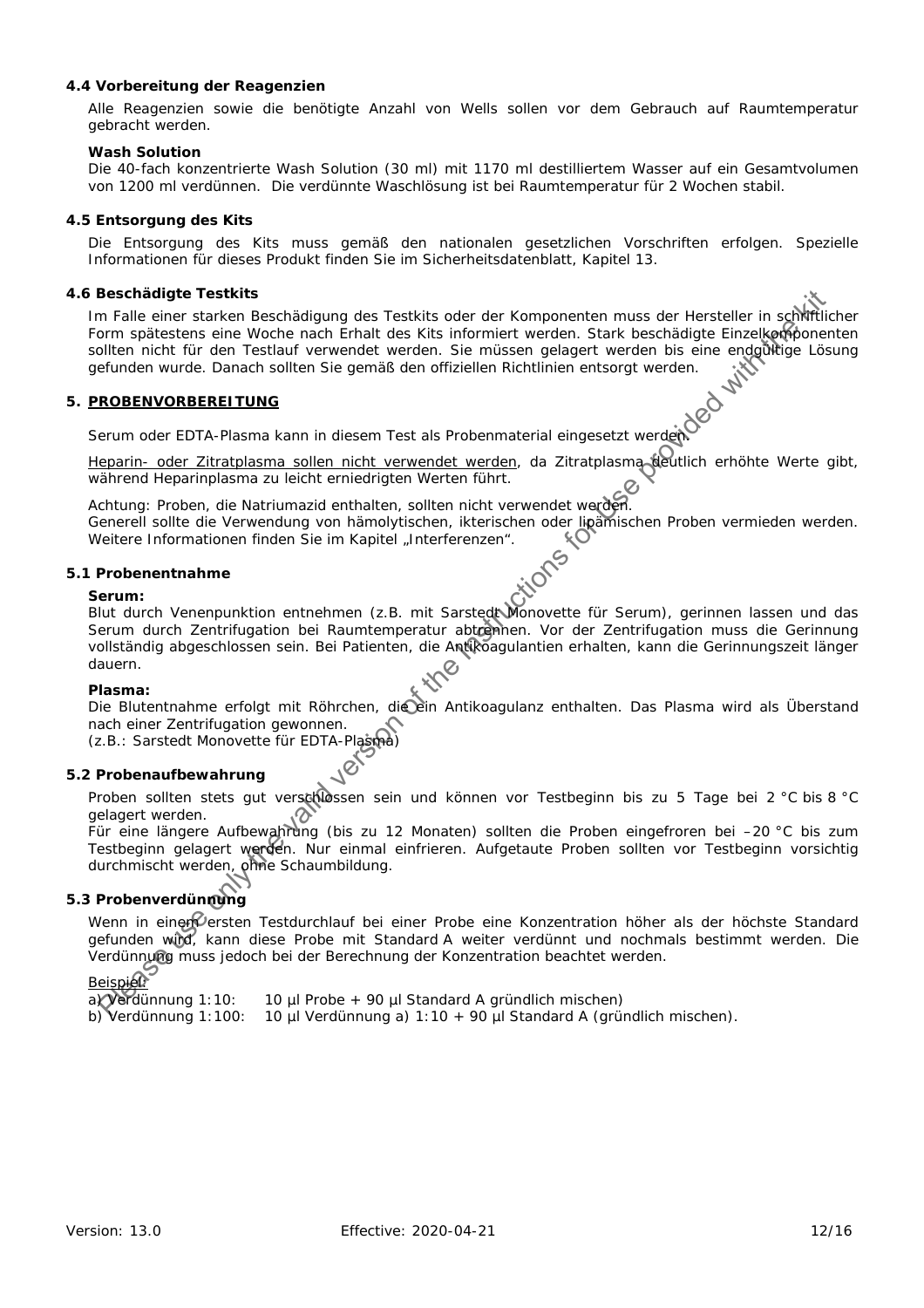## **6. TESTDURCHFÜHRUNG**

## **6.1 Allgemeine Hinweise**

- Alle Reagenzien und Proben müssen vor Gebrauch auf Raumtemperatur gebracht und gut durchmischt werden. Dabei sollte Schaumbildung vermieden werden.
- Wenn die Testdurchführung einmal begonnen wurde, muss sie ohne Unterbrechung zu Ende geführt werden.
- Für jeden Standard, jede Kontrolle oder Probe eine neue Plastikspitze verwenden, um Verschleppungen zu vermeiden.
- Die Optische Dichte ist abhängig von Inkubationszeit und Temperatur. Deshalb ist es notwendig, vor Beginn der Testdurchführung alle Reagenzien in einen arbeitsbereiten Zustand zu bringen, die Deckel der Fläschchen zu öffnen, alle benötigten Wells in den Halter zu setzen. Nur eine solche Vorbereitung garantiert gleiche Zeiten für jeden Pipettiervorgang ohne Pausen.
- Als generelle Regel gilt, dass die enzymatische Reaktion linear proportional zu Zeit und Temperatur ist.<br>
2 Testdurchführung<br>
Jeder Lauf muss eine Standardkurve beinhalten

## **6.2 Testdurchführung**

Jeder Lauf muss eine Standardkurve beinhalten.

- **1.** Die benötigte Anzahl Wells in der Halterung befestigen.
- **2. Je 20 µl** *Standard, Control* und **Proben** mit neuen Plastikspitzen in die entsprechenden Wells geben.
- **3. 200 µl** *Enzyme Conjugate* in jedes Well geben.

Für 10 Sekunden gut schütteln. Es ist sehr wichtig, in diesem Schritt eine komplette Durchmischung zu erreichen.

- **4. 60 Minuten** bei Raumtemperatur inkubieren.
- **5.** Den Inhalt der Wells kräftig ausschütteln. Wells **4-mal** mit verdünnter *Wash Solution* (400 µl) waschen. Verbleibende Flüssigkeit durch Ausklopfen der Wells auf saugfähigem Papier entfernen.

Achtung: Die Sensitivität und Präzision dieses Assays wird erheblich beeinflusst von der korrekten Durchführung des Waschschrittes!

- **6. 200 µl** *Substrate Solution* in jedes Well geben.
- **7. 30 Minuten** bei Raumtemperatur inkubieren.
- **8.** Die enzymatische Reaktion durch Zugabe von **100 µl** *Stop Solution* in jedes Well abstoppen.
- **9.** Die Optische Dichte bei **450 nm (Messung) und 620 nm bis 630 nm (Abzug des Hintergrundes, empfohlen) mit einem Mikrotiterplattenleser** innerhalb von **10 Minuten** nach Zugabe der *Stop Solution* bestimmen.

## **6.3 Ergebnisermittlung**

- 1. Die durchschnittlichen Werte der Optischen Dichte (OD) für jedes Set von Standards, Controls und Patientenproben bestimmen.
- 2. Eine Standardkurve ermitteln durch Auftragen der mittleren Optischen Dichte jedes Standards gegen die Konzentration, wobei der OD-Wert auf der vertikalen (Y) Achse und die Konzentration auf der horizontalen (X) Achse eingetragen wird.
- 3. Unter Verwendung der mittleren OD wird für jede Probe die entsprechende Konzentration aus der Standardkurve ermittelt.
- 4. Automatische Methode: Die in der Gebrauchsanweisung angegebenen Werte wurden automatisch mit Hilfe der 4 Parameter Gleichung bestimmt. (4 Parameter Rodbard oder 4 Parameter Marquardt sind die bevorzugten Methoden.) Andere Auswertungsfunktionen können leicht abweichende Werte ergeben.
- 5. Die Konzentration der Proben kann direkt von der Standardkurve abgelesen werden. Proben, die eine höhere Konzentration als die des höchsten Standards enthalten, müssen verdünnt werden. Dieser Verdünnungsfaktor muss bei der Berechnung der Konzentration beachtet werden. are intert globing and the valid version of the valid version.<br>
Als generalis Regel glit, dass die enzymatische Reaktion linear proportional zu Zeit und Temperative<br>
Testdurchfohrung<br>
De Zo jui *Standard, Control* und Pro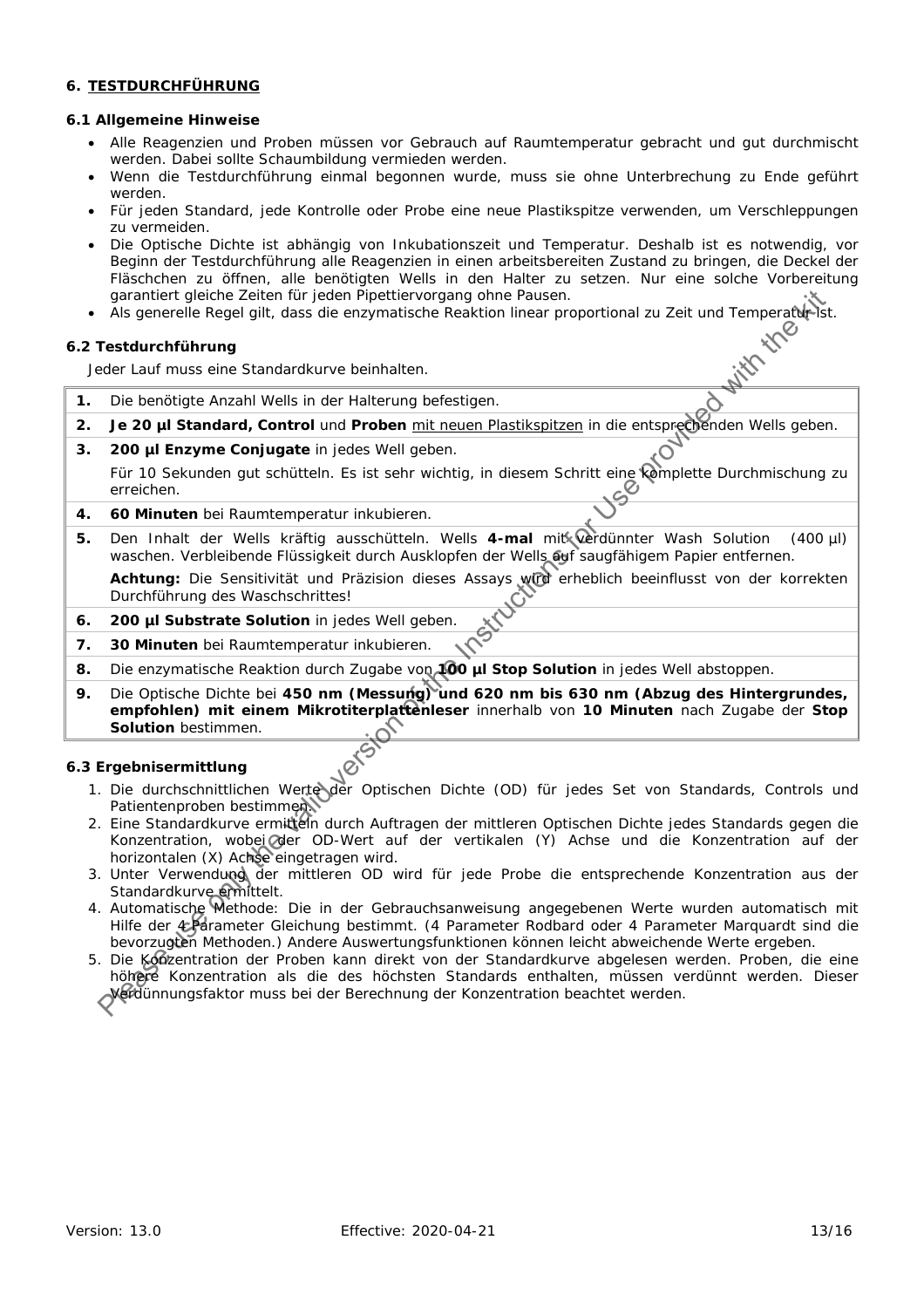## **6.3.1 Beispiel für eine Standardkurve**

Nachfolgend wird ein typisches Beispiel für eine Standardkurve mit dem Androstenedione ELISA gezeigt. Diese Werte sollten **nicht** zur Berechnung von Patientendaten verwendet werden.

| <b>Standard</b>         | Optische Dichte (450 nm) |
|-------------------------|--------------------------|
| Standard A (0 ng/ml)    | 1.93                     |
| Standard B (0,1 ng/ml)  | 1,76                     |
| Standard C (0,3 ng/ml)  | 1.39                     |
| Standard D (1,0 ng/ml)  | 0.87                     |
| Standard E (3,0 ng/ml)  | 0.47                     |
| Standard F (10,0 ng/ml) | 0.23                     |

## **7. ERWARTETE WERTE**

## **Frauen**

| Alter<br>$\langle$ Jahre) | n  | <b>Mittelwert</b><br>(ng/ml) | <b>Median</b><br>(ng/ml) | 2,5. Perzentile<br>(ng/ml) | (ng/ml)         | 97,5. Perzentile Bereich (min. - max.) $\parallel$<br>(ng/ml) |
|---------------------------|----|------------------------------|--------------------------|----------------------------|-----------------|---------------------------------------------------------------|
| $0 - 10$                  | 29 | 0,39                         | 0.30                     | 0,02                       | 0,86,8          | $0,00 - 0,99$                                                 |
| $11 - 17$                 |    | 1,36                         | 1,18                     | 0,25                       | $2 \times 8$    | $0,10 - 2,83$                                                 |
| $18 - 53$                 | 66 | 2,19                         | 2.12                     | 0,75                       | $\frac{1}{2}89$ | $0,30 - 4,39$                                                 |
| 54 - 82                   | 26 | 1,32                         | 1,20                     | 0,35                       | 2.49            | $0,25 - 2,72$                                                 |

### **Männer**

| Es wird empfohlen, dass jedes Labor seine eigenen normalen und abnormalen Werte ermittelt.<br>In einer Studie wurden Serumproben von vorrausichtlich gesunden Spendern untersucht. Dabei ergaben sich |                                                                                                                                                                                                   |                              |                   |                                                                               |                                                                                         |                                                                                                           |  |
|-------------------------------------------------------------------------------------------------------------------------------------------------------------------------------------------------------|---------------------------------------------------------------------------------------------------------------------------------------------------------------------------------------------------|------------------------------|-------------------|-------------------------------------------------------------------------------|-----------------------------------------------------------------------------------------|-----------------------------------------------------------------------------------------------------------|--|
| Jed<br>Frauen                                                                                                                                                                                         |                                                                                                                                                                                                   |                              |                   |                                                                               |                                                                                         |                                                                                                           |  |
| Alter<br>(Jahre)                                                                                                                                                                                      | n                                                                                                                                                                                                 | <b>Mittelwert</b><br>(ng/ml) | Median<br>(ng/ml) | 2,5. Perzentile<br>(ng/ml)                                                    | 97,5. Perzentile<br>(ng/ml)                                                             | Bereich (min. - max.)<br>(ng/ml)                                                                          |  |
| $0 - 10$                                                                                                                                                                                              | 29                                                                                                                                                                                                | 0, 39                        | 0, 30             | 0,02                                                                          | 0,86,8                                                                                  | $0,00 - 0,99$                                                                                             |  |
| $11 - 17$                                                                                                                                                                                             | 17                                                                                                                                                                                                | 1,36                         | 1,18              | 0,25                                                                          | 2, 8                                                                                    | $0,10 - 2,83$                                                                                             |  |
| $18 - 53$                                                                                                                                                                                             | 66                                                                                                                                                                                                | 2,19                         | 2,12              | 0,75                                                                          | 789                                                                                     | $0,30 - 4,39$                                                                                             |  |
| $54 - 82$                                                                                                                                                                                             | 26                                                                                                                                                                                                | 1,32                         | 1,20              | 0,35                                                                          | 2,49                                                                                    | $0,25 - 2,72$                                                                                             |  |
| Männer                                                                                                                                                                                                | KLUCKIONS                                                                                                                                                                                         |                              |                   |                                                                               |                                                                                         |                                                                                                           |  |
| <b>Alter</b><br>(Jahre)                                                                                                                                                                               | n                                                                                                                                                                                                 | <b>Mittelwert</b><br>(ng/ml) | Median<br>(ng/ml) | 2,5. Perzentile<br>$(ng\lambda n)$                                            | 97,5. Perzentile<br>(ng/ml)                                                             | Bereich (min. - max.)<br>(ng/ml)                                                                          |  |
| $0 - 10$                                                                                                                                                                                              | 34                                                                                                                                                                                                | 0,40                         | 0,26              | 661                                                                           | 1,31                                                                                    | $0,00 - 1,54$                                                                                             |  |
| $11 - 17$                                                                                                                                                                                             | 16                                                                                                                                                                                                | 1,75                         | 1,53              | O, 33                                                                         | 3,30                                                                                    | $0,11 - 3,50$                                                                                             |  |
| $18 - 53$                                                                                                                                                                                             | 36                                                                                                                                                                                                | 2,15                         | 2,06              | 0,45                                                                          | 4,20                                                                                    | $0,44 - 4,56$                                                                                             |  |
| $54 - 82$                                                                                                                                                                                             | 44                                                                                                                                                                                                | 1,95                         | 1,96.             | 0, 30                                                                         | 3,93                                                                                    | $0,26 - 4,26$                                                                                             |  |
| <b>Jen5</b><br><b>QUALITÄTS-KONTROLLE</b><br>Es wird empfohlen, die Kontroltproben gemäß den nationalen gesetzlichen Bestimmungen einzusetzen.                                                        |                                                                                                                                                                                                   |                              |                   |                                                                               |                                                                                         |                                                                                                           |  |
| Durch die Verwendung von Kontrollproben wird eine Tag-zu-Tag Überprüfung der Ergebnisse erzielt. Es                                                                                                   |                                                                                                                                                                                                   |                              |                   |                                                                               |                                                                                         |                                                                                                           |  |
|                                                                                                                                                                                                       |                                                                                                                                                                                                   |                              |                   |                                                                               | sollten Kontrollen sowohl mit normalem als auch pathologischem Level eingesetzt werden. |                                                                                                           |  |
|                                                                                                                                                                                                       |                                                                                                                                                                                                   |                              |                   |                                                                               |                                                                                         | Die Kontrollen mit der entsprechenden Ergebnissen des QC-Labors sind im QC-Zertifikat, das dem Kit        |  |
|                                                                                                                                                                                                       |                                                                                                                                                                                                   |                              |                   | Kitcharge und sollten zum direkten Vergleich der Ergebnisse verwendet werden. |                                                                                         | beiliegt, aufgeführt. Die im QC-Blatt angegebenen Werte und Bereiche beziehen sich stets auf die aktuelle |  |
|                                                                                                                                                                                                       |                                                                                                                                                                                                   |                              |                   |                                                                               |                                                                                         | Es wird ebenfalls empfohlen, an nationalen oder internationalen Qualitätssicherungs-Programmen            |  |
|                                                                                                                                                                                                       |                                                                                                                                                                                                   |                              |                   | teilzunehmen, um die Genauigkeit der Ergebnisse zu sichern.                   |                                                                                         |                                                                                                           |  |
|                                                                                                                                                                                                       |                                                                                                                                                                                                   |                              |                   |                                                                               |                                                                                         | Es sollten geolgnete statistische Methoden zur Analyse von Kontroll-Werten und Trends angewendet werden.  |  |
|                                                                                                                                                                                                       |                                                                                                                                                                                                   |                              |                   |                                                                               |                                                                                         | Wenn die Ergebnisse des Assays nicht mit den angegebenen Akzeptanzbereichen des Kontrollmaterials         |  |
|                                                                                                                                                                                                       | übereinstimmen, sollten die Patientenergebnisse als ungültig eingestuft werden.                                                                                                                   |                              |                   |                                                                               |                                                                                         |                                                                                                           |  |
|                                                                                                                                                                                                       | In desem Fall überprüfen Sie bitte die folgenden Bereiche: Pipetten und Zeitnehmer, Photometer,<br>Verfallsdatum der Reagenzien, Lagerungs- und Inkubationsbedingungen, Absaug- und Waschmethode. |                              |                   |                                                                               |                                                                                         |                                                                                                           |  |

## **8. QUALITÄTS-KONTROLLE**

Sollten Sie nach Überprüfung der vorgenannten Bereiche keinen Fehler erkannt haben, setzen Sie sich bitte mit Ihrem Lieferanten oder direkt mit dem Hersteller in Verbindung.

## **9. ASSAY CHARACTERISTIKA**

## **9.1 Messbereich**

Der Messbereich des Testes liegt zwischen 0,021 – 10,0 ng/ml.

## **9.2 Spezifität der Antikörper (Kreuzreaktivität)**

Die Daten entnehmen Sie bitte der ausführlichen englischen Gebrauchsanweisung.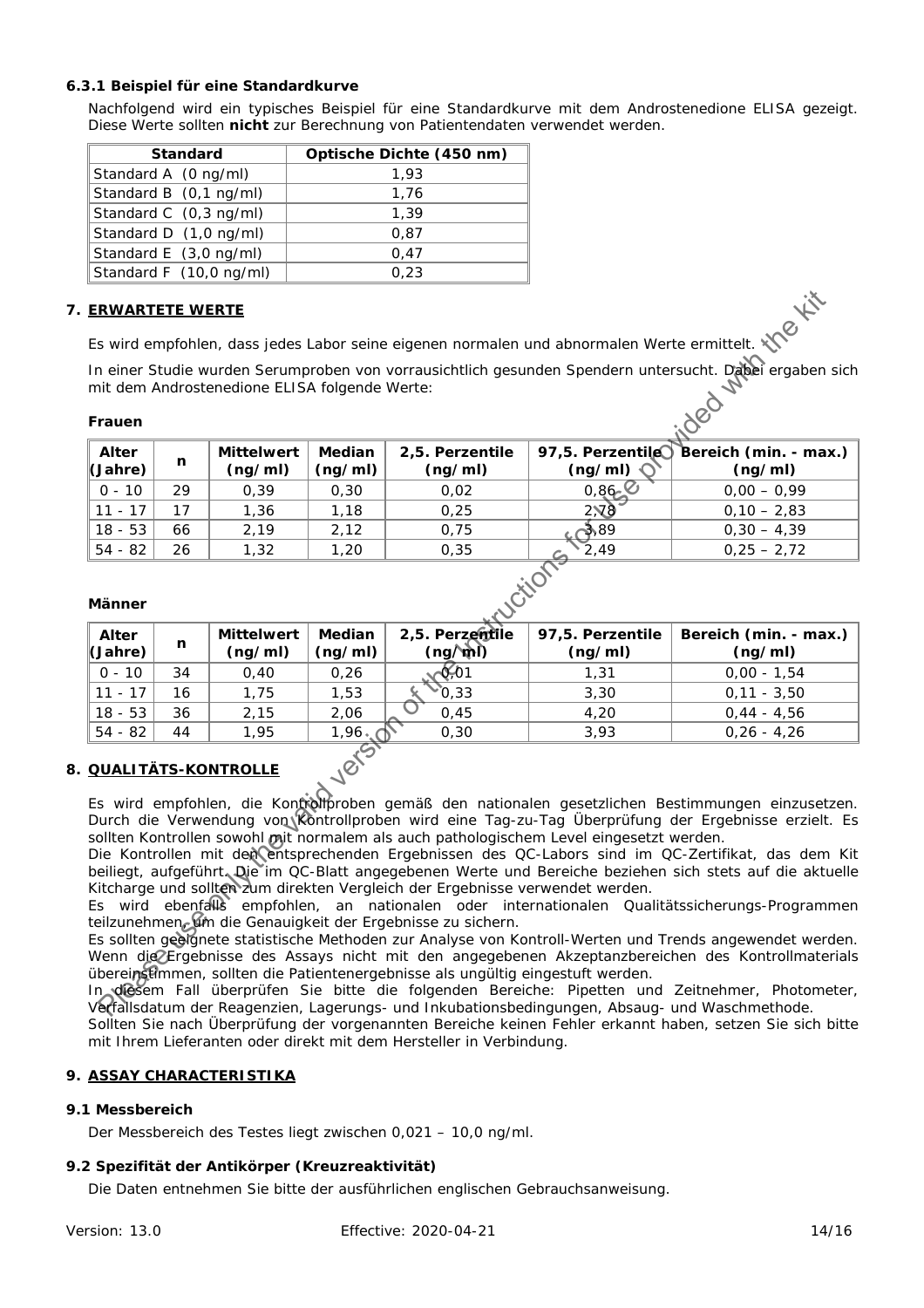## **9.3 Sensitivität**

Die analytische Sensitivität, definiert als Mittelwert minus der zweifachen Standardabweichung des Standards A (n = 20), beträgt 0,021 ng/ml.

Die Daten zu:

## **9.4 Reproduzierbarkeit (Präzision)**

# **9.5 Wiederfindung**

**9.6 Linearität**

entnehmen Sie bitte der ausführlichen englischen Arbeitsanleitung.

## **10. GRENZEN DES TESTS**

Zuverlässige und reproduzierbare Ergebnisse werden erzielt, wenn das Testverfahren mit vollständigem Verständnis der Anweisungen in der Gebrauchsanleitung und unter Befolgung der GLP (Good Laboratory Practice)-Richtlinien durchgeführt wird.

Jede unsachgemäße Behandlung von Proben oder Modifikationen dieses Tests können die Ergebnisse beeinflussen.

#### **10.1 Interferenzen**

Hämoglobin (bis zu 4 mg/ml), Bilirubin (bis zu 0,5 mg/ml) und Triglyceride (bis zu 30 mg/ml) haben keinen Einfluss auf das Testergebnis.

## **10.2 Beeinflussung durch Medikamente**

Uns sind bislang keine Stoffe (Medikamente) bekannt geworden, deren Einnahme die Messung des Androstendion-Gehaltes der Probe beeinflussen würde.

#### **10.3 High-Dose-Hook-Effekt**

Ein Hook-Effekt tritt in diesem Test bis zu einer Konzentration von 186 ng/ml Androstendion nicht auf.

### **11. RECHTLICHE GRUNDLAGEN**

#### **11.1 Zuverlässigkeit der Ergebnisse**

Der Test muss exakt gemäß der Testanleitung des Herstellers abgearbeitet werden. Darüber hinaus muss der Benutzer sich strikt an die Regeln der GLP (Good Laboratory Practice) oder andere eventuell anzuwendende Regeln oder nationale gesetzliche Vorgaben halten. Dies betrifft besonders den Gebrauch der Kontrollreagenzien. Es ist sehr wichtig, bei der Testdurchführung stets eine ausreichende Anzahl Kontrollen zur Überprüfung der Genauigkeit und Präzision mitlaufen zu lassen. uncellastige und reproduzion-bare uncertainty and the restriction of the reminder of the valid states in the valid version of the valid version of the valid version of the valid version of the Conditions of the Use provide

Die Testergebnisse sind nur gültig, wenn alle Kontrollen in den vorgegebenen Bereichen liegen, und wenn alle anderen Testparameter die vorgegebenen Spezifikationen für diesen Assay erfüllen. Wenn Sie bezüglich eines Ergebnisses Zweifel oder Bedenken haben, setzen Sie sich bitte mit dem Hersteller in Verbindung.

## **11.2 Therapeutische Konsequenzen**

Therapeutische Konsequenzen sollten keinesfalls nur aufgrund von Laborergebnissen erfolgen, selbst dann nicht, wenn alle Testergebnisse mit den in 11.1 genannten Voraussetzungen übereinstimmen. Jedes Laborergebnis ist nur ein Teil des klinischen Gesamtbildes eines Patienten.

Nur in Fällen, in denen die Laborergebnisse in akzeptabler Übereinstimmung mit dem allgemeinen klinischen Bild des Patienten stehen, sollten therapeutische Konsequenzen eingeleitet werden.

Das Testergebnis allein sollte niemals als alleinige Grundlage für die Einleitung therapeutischer Konsequenzen dienen.

## **11.3 Haftung**

Jegliche Veränderungen des Testkits und/oder Austausch oder Vermischung von Komponenten unterschiedlicher Chargen von einem Testkit zu einem anderen, können die gewünschten Ergebnisse und die Gültigkeit des gesamten Tests negativ beeinflussen. Solche Veränderungen und/oder Austausch haben den Ausschluss jeglicher Ersatzansprüche zur Folge.

Reklamationen, die aufgrund von Falschinterpretation von Laborergebnissen durch den Kunden gemäß Punkt 11.2 erfolgen, sind ebenfalls abzuweisen. Im Falle jeglicher Reklamation ist die Haftung des Herstellers maximal auf den Wert des Testkits beschränkt. Jegliche Schäden, die während des Transports am Kit entstanden sind, unterliegen nicht der Haftung des Herstellers.

## **12 REFERENZEN / LITERATUR**

Angaben zu den Referenzen entnehmen Sie bitte der ausführlichen englischen Gebrauchsanweisung.